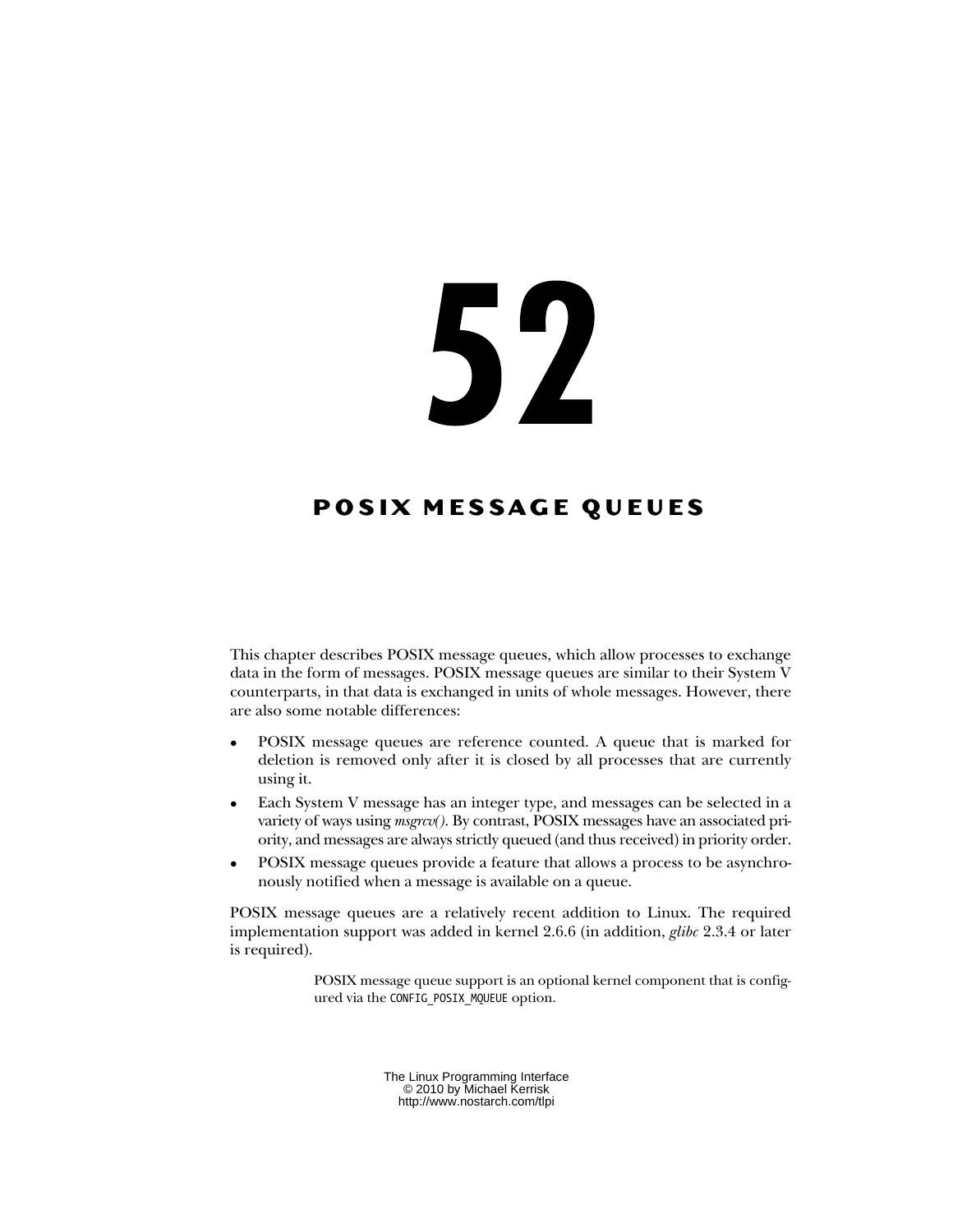## **52.1 Overview**

The main functions in the POSIX message queue API are the following:

- The mq\_open() function creates a new message queue or opens an existing queue, returning a message queue descriptor for use in later calls.
- The  $mq\_send()$  function writes a message to a queue.
- The *mq\_receive()* function reads a message from a queue.
- The mq\_close() function closes a message queue that the process previously opened.
- The mq\_unlink() function removes a message queue name and marks the queue for deletion when all processes have closed it.

The above functions all serve fairly obvious purposes. In addition, a couple of features are peculiar to the POSIX message queue API:

- Each message queue has an associated set of attributes. Some of these attributes can be set when the queue is created or opened using  $mq\_open($ ). Two functions are provided to retrieve and change queue attributes:  $mq\_getattr()$  and  $mq\_setattr()$ .
- The  $mq\_notify()$  function allows a process to register for message notification from a queue. After registering, the process is notified of the availability of a message by delivery of a signal or by the invocation of a function in a separate thread.

# **52.2 Opening, Closing, and Unlinking a Message Queue**

In this section, we look at the functions used to open, close, and remove message queues.

#### **Opening a message queue**

The  $mq\_open$ ) function creates a new message queue or opens an existing queue.

```
#include <fcntl.h> /* Defines O_* constants */
#include <sys/stat.h> /* Defines mode constants */
#include <mqueue.h>
mqd t mq open(const char *name, int oflag, ...
             /* mode t mode, struct mq attr *attr */);
         Returns a message queue descriptor on success, or (mqd_t) - 1 on error
```
The *name* argument identifies the message queue, and is specified according to the rules given in Section 51.1.

The oflag argument is a bit mask that controls various aspects of the operation of  $mq\_open(.)$ . The values that can be included in this mask are summarized in [Table 52-1](#page-2-0).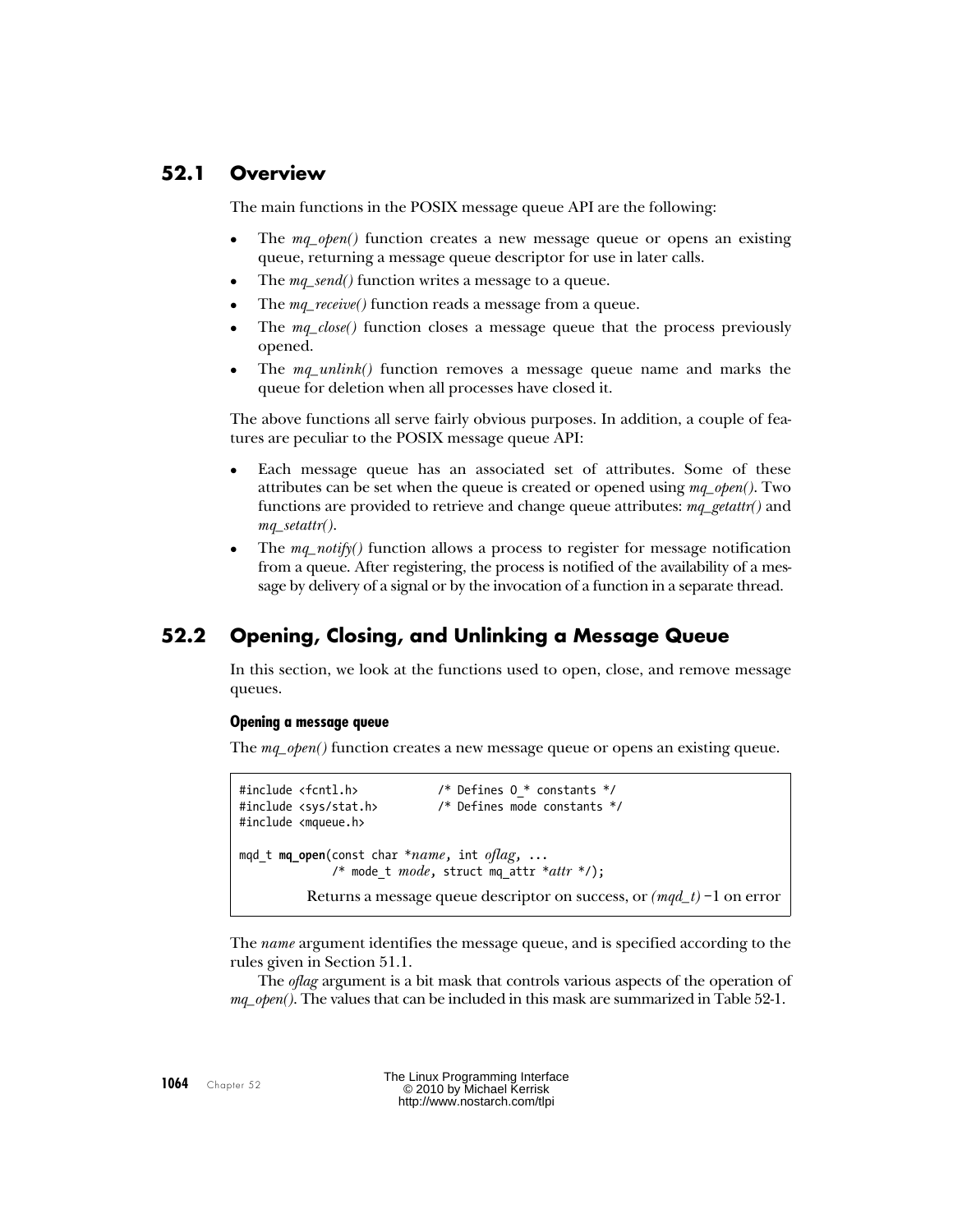<span id="page-2-0"></span>**Table 52-1:** Bit values for the mq\_open() oflag argument

| Flag       | <b>Description</b>                       |  |
|------------|------------------------------------------|--|
| O CREAT    | Create queue if it doesn't already exist |  |
| O EXCL     | With 0_CREAT, create queue exclusively   |  |
| O RDONLY   | Open for reading only                    |  |
| O WRONLY   | Open for writing only                    |  |
| O RDWR     | Open for reading and writing             |  |
| O NONBLOCK | Open in nonblocking mode                 |  |

One of the purposes of the *oflag* argument is to determine whether we are opening an existing queue or creating and opening a new queue. If oflag doesn't include O CREAT, we are opening an existing queue. If *oflag* includes 0 CREAT, a new, empty queue is created if one with the given *name* doesn't already exist. If *oflag* specifies both 0 CREAT and 0 EXCL, and a queue with the given *name* already exists, then mq\_open() fails.

The oflag argument also indicates the kind of access that the calling process will make to the message queue, by specifying exactly one of the values 0 RDONLY, O\_WRONLY, or O\_RDWR.

The remaining flag value, 0 NONBLOCK, causes the queue to be opened in nonblocking mode. If a subsequent call to  $mq\_receive()$  or  $mq\_send()$  can't be performed without blocking, the call will fail immediately with the error EAGAIN.

If  $mq\_open$ ) is being used to open an existing message queue, the call requires only two arguments. However, if 0 CREAT is specified in flags, two further arguments are required: *mode* and *attr*. (If the queue specified by *name* already exists, these two arguments are ignored.) These arguments are used as follows:

- The *mode* argument is a bit mask that specifies the permissions to be placed on the new message queue. The bit values that may be specified are the same as for files (Table 15-4, on page 295), and, as with open(), the value in mode is masked against the process umask (Section 15.4.6). To read from a queue  $(mq\_receiver))$ , read permission must be granted to the corresponding class of user; to write to a queue  $(mq\_send())$ , write permission is required.
- The *attr* argument is an  $mq\_attr$  structure that specifies attributes for the new message queue. If *attr* is NULL, the queue is created with implementation-defined default attributes. We describe the  $mq\_attr$  structure in [Section 52.4.](#page-5-0)

Upon successful completion,  $mq\_open()$  returns a *message queue descriptor*, a value of type  $\textit{mqd}_t$ , which is used in subsequent calls to refer to this open message queue. The only stipulation that SUSv3 makes about this data type is that it may not be an array; that is, it is guaranteed to be a type that can be used in an assignment statement or passed by value as a function argument. (On Linux,  $mqd_t$  is an int, but, for example, on Solaris it is defined as  $\text{void}$  \*.)

An example of the use of  $mq\_open()$  is provided in [Listing 52-2.](#page-6-0)

## **Effect of fork(), exec(), and process termination on message queue descriptors**

During a *fork*(), the child process receives copies of its parent's message queue descriptors, and these descriptors refer to the same open message queue descriptions.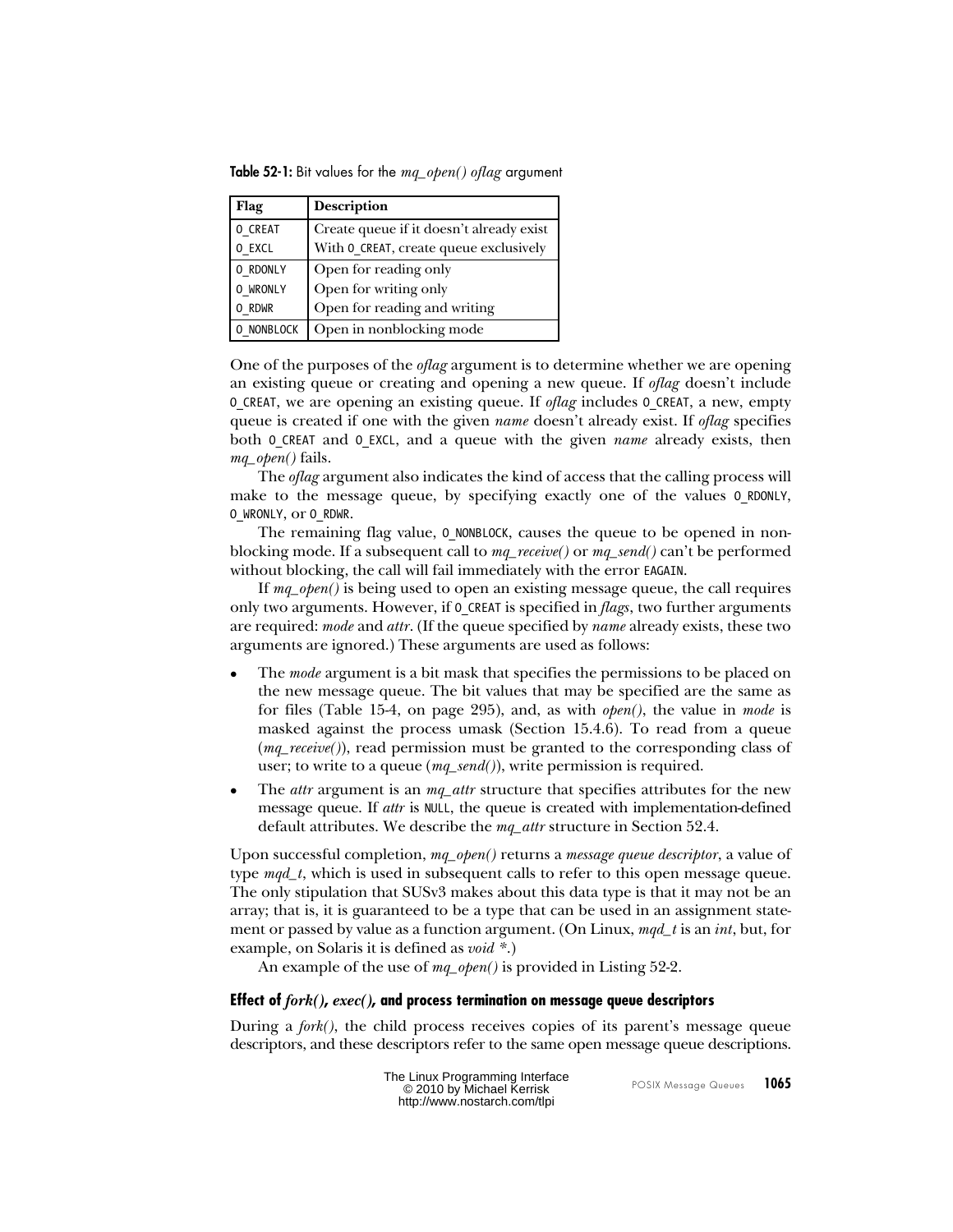<span id="page-3-0"></span>(We explain message queue descriptions in [Section 52.3.](#page-4-0)) The child doesn't inherit any of its parent's message notification registrations.

When a process performs an  $exec()$  or terminates, all of its open message queue descriptors are closed. As a consequence of closing its message queue descriptors, all of the process's message notification registrations on the corresponding queues are deregistered.

#### **Closing a message queue**

The mq\_close() function closes the message queue descriptor mqdes.

```
#include <mqueue.h>
int mq_close(mqd t mqdes);
```
Returns 0 on success, or –1 on error

If the calling process has registered via mandes for message notification from the queue [\(Section 52.6](#page-14-0)), then the notification registration is automatically removed, and another process can subsequently register for message notification from the queue.

A message queue descriptor is automatically closed when a process terminates or calls exec(). As with file descriptors, we should explicitly close message queue descriptors that are no longer required, in order to prevent the process from running out of message queue descriptors.

As with *close*() for files, closing a message queue doesn't delete it. For that purpose, we need  $mq\_unlink()$ , which is the message queue analog of  $unlink()$ .

#### **Removing a message queue**

The  $mq\_unlink$  function removes the message queue identified by *name*, and marks the queue to be destroyed once all processes cease using it (this may mean immediately, if all processes that had the queue open have already closed it).

#include <mqueue.h>

int **mq\_unlink**(const char \*name);

Returns 0 on success, or –1 on error

[Listing 52-1](#page-3-0) demonstrates the use of  $mq\_unlink$ .

**Listing 52-1:** Using mq\_unlink() to unlink a POSIX message queue

––––––––––––––––––––––––––––––––––––––––––––––––––––––– **pmsg/pmsg\_unlink.c**

```
#include <mqueue.h>
#include "tlpi hdr.h"
int
main(int argc, char *argv[])
{
```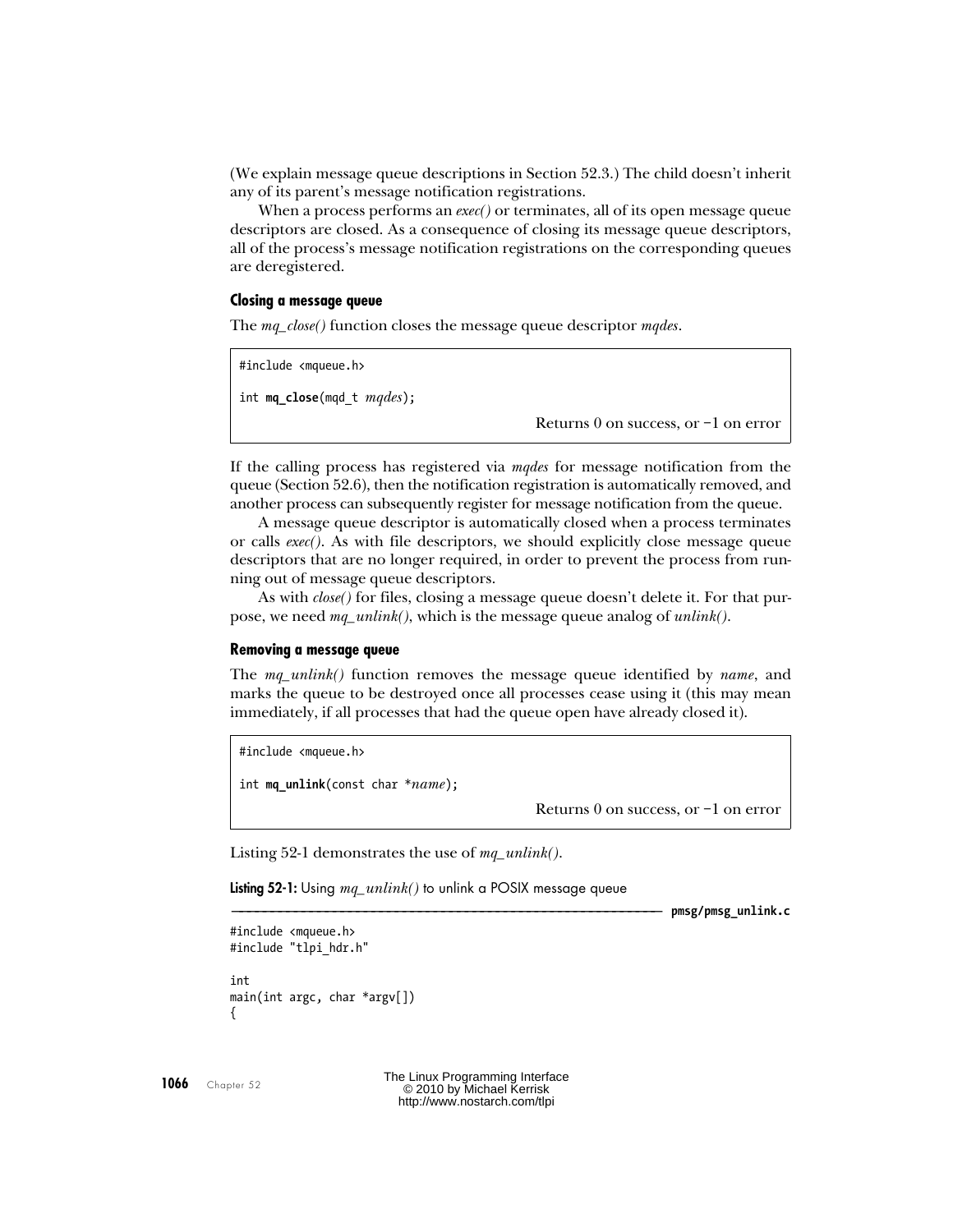```
if (argc != 2 || strcmp(argv[1], "--help") == 0)
      usageErr("%s mq-name\n", argv[0]);
if (mq unlink(argv[1]) == -1)
      errExit("mq_unlink");
 exit(EXIT_SUCCESS);
                                                                                     ––––––––––––––––––––––––––––––––––––––––––––––––––––––– pmsg/pmsg_unlink.c
```
## **52.3 Relationship Between Descriptors and Message Queues**

}

The relationship between a message queue descriptor and an open message queue is analogous to the relationship between a file descriptor and an open file (Figure 5-2, on page 95). A message queue descriptor is a per-process handle that refers to an entry in the system-wide table of open message queue descriptions, and this entry in turn refers to a message queue object. This relationship is illustrated in [Figure 52-1.](#page-4-0)

> On Linux, POSIX message queues are implemented as i-nodes in a virtual file system, and message queue descriptors and open message queue descriptions are implemented as file descriptors and open file descriptions, respectively. However, these are implementation details that are not required by SUSv3 and don't hold true on some other UNIX implementations. Nevertheless, we return to this point in [Section 52.7,](#page-20-0) because Linux provides some nonstandard features that are made possible by this implementation.



**Figure 52-1:** Relationship between kernel data structures for POSIX message queues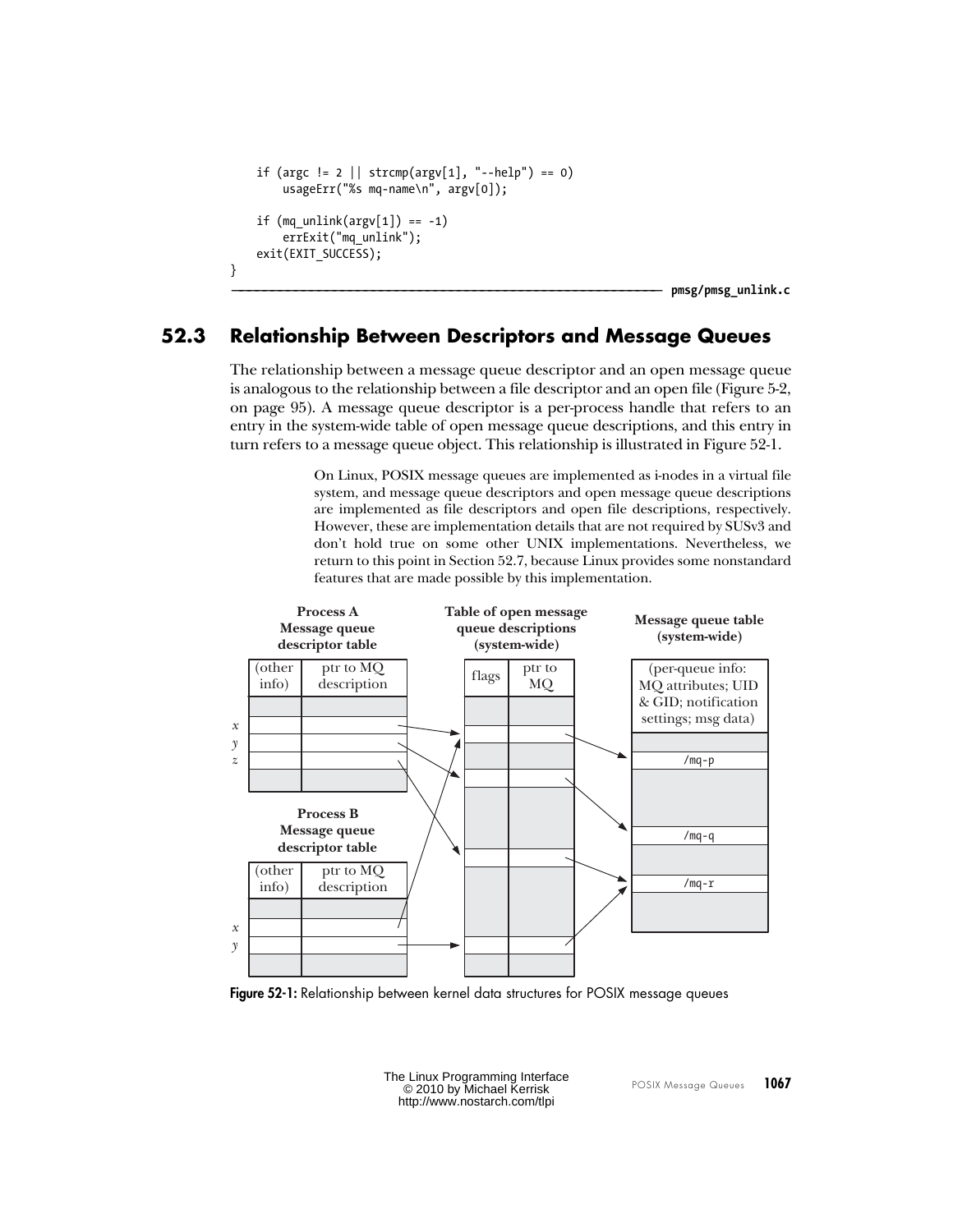<span id="page-5-0"></span>[Figure 52-1](#page-4-0) helps clarify a number of details of the use of message queue descriptors (all of which are analogous to the use of file descriptors):

- An open message queue description has an associated set of flags. SUSv3 specifies only one such flag,  $\ddot{o}$  NONBLOCK, which determines whether I/O is nonblocking.
- Two processes can hold message queue descriptors (descriptor  $x$  in the diagram) that refer to the same open message queue description. This can occur because a process opens a message queue and then calls  $fork()$ . These descriptors share the state of the O\_NONBLOCK flag.
- Two processes can hold open message queue descriptors that refer to different message queue descriptions that refer to the same message queue (e.g., descriptor z in process A and descriptor  $\gamma$  in process B both refer to /mq-r). This occurs because the two processes each used  $mq\_open()$  to open the same queue.

# **52.4 Message Queue Attributes**

The  $mq\_open()$ ,  $mq\_getattr()$ , and  $mq\_setattr()$  functions all permit an argument that is a pointer to an  $mq\_attr$  structure. This structure is defined in  $\langle$  mqueue.h> as follows:

```
struct mq_attr {
   long mq flags; \frac{1}{2} /* Message queue description flags: 0 or
                            O NONBLOCK [mq getattr(), mq setattr()] */long mq maxmsg; / Maximum number of messages on queue
                            [mq_open(), mqgetattr()] */
    long mq_msgsize; /* Maximum message size (in bytes)
                            [mq open(), mq getattr()] */ long mq_curmsgs; /* Number of messages currently in queue
                            [mq getattr()] */};
```
Before we look at the  $mq\_attr$  structure in detail, it is worth noting the following points:

- Only some of the fields are used by each of the three functions. The fields used by each function are indicated in the comments accompanying the structure definition above.
- The structure contains information about the open message queue description (*mq\_flags*) associated with a message queue descriptor and information about the queue referred to by that descriptor  $(mq\_maxmsg, mq\_massize, mq\_curmsgs)$ .
- Some of the fields contain information that is fixed at the time the queue is created with  $mq\_open()$  (mq\_maxmsg and mq\_msgsize); the others return information about the current state of the message queue description  $(mq_{\text{r}}$  flags) or message queue (*mq\_curmsgs*).

## **Setting message queue attributes during queue creation**

When we create a message queue with  $mq\_open()$ , the following  $mq\_attr$  fields determine the attributes of the queue:

 The mq\_maxmsg field defines the limit on the number of messages that can be placed on the queue using  $mq\_send()$ . This value must be greater than 0.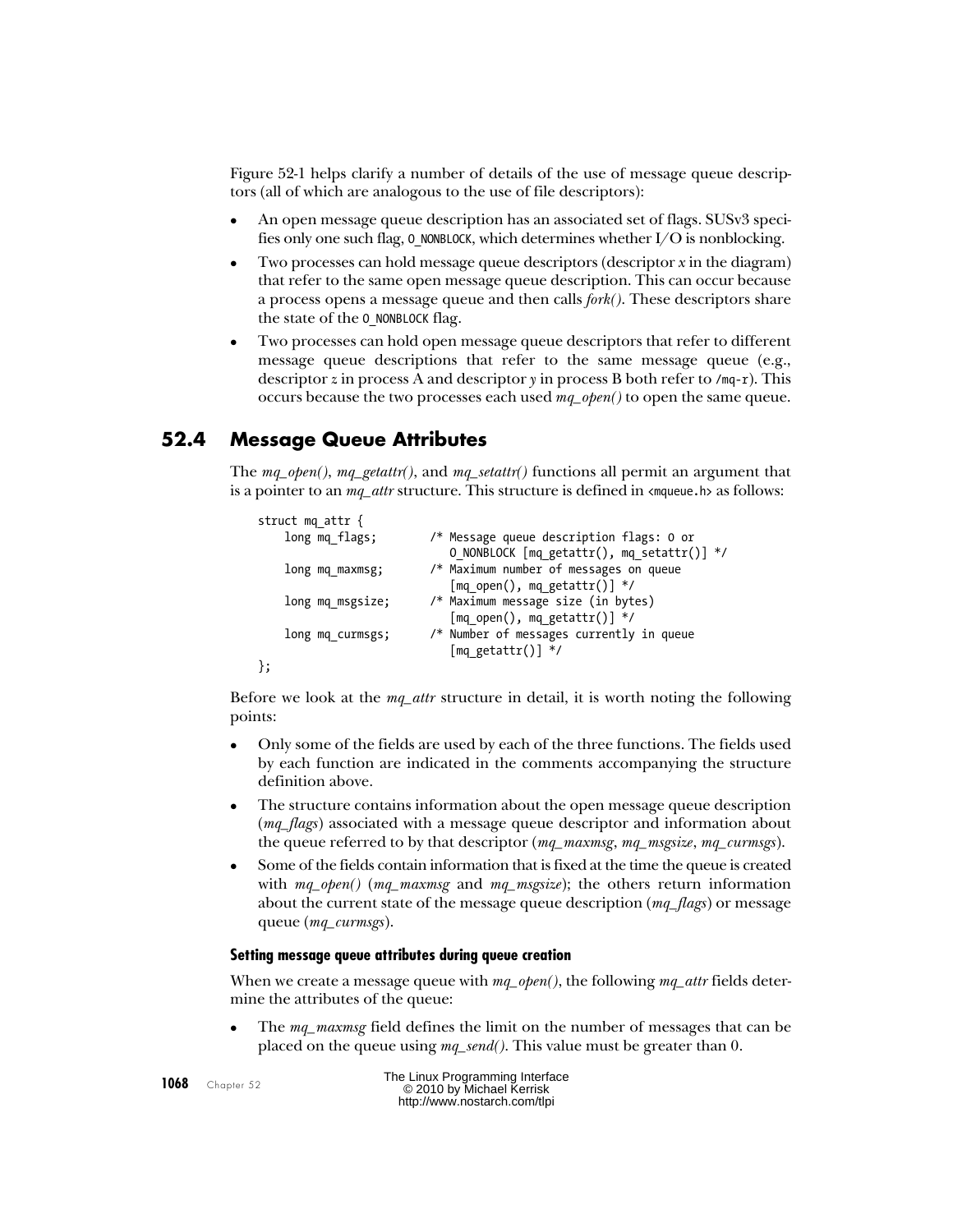<span id="page-6-0"></span>The mq\_msgsize field defines the upper limit on the size of each message that may be placed on the queue. This value must be greater than 0.

Together, these two values allow the kernel to determine the maximum amount of memory that this message queue may require.

The mq\_maxmsg and mq\_msgsize attributes are fixed when a message queue is created; they can't subsequently be changed. In [Section 52.8,](#page-22-0) we describe two /proc files that place system-wide limits on the values that can be specified for the  $mq\_maxmsg$ and *mq\_msgsize* attributes.

The program in [Listing 52-2](#page-6-0) provides a command-line interface to the  $mq\_open()$  function and shows how the  $mq\_attr$  structure is used with  $mq\_open()$ .

Two command-line options allow message queue attributes to be specified:  $-m$ for  $mq\_maxmsg$  and  $-$ s for  $mq\_msgsize$ . If either of these options is supplied, a non-NULL *attrp* argument is passed to  $mq\_open$ ). Some default values are assigned to the fields of the mq\_attr structure to which attr $p$  points, in case only one of the  $-m$  and  $-s$ options is specified on the command line. If neither of these options is supplied, *attrp* is specified as NULL when calling  $mq\_open($ ), which causes the queue to be created with the implementation-defined defaults for the queue attributes.

**Listing 52-2:** Creating a POSIX message queue

```
––––––––––––––––––––––––––––––––––––––––––––––––––––––– pmsg/pmsg_create.c
#include <mqueue.h>
#include <sys/stat.h>
#include <fcntl.h>
#include "tlpi hdr.h"
static void
usageError(const char *progName)
{
      fprintf(stderr, "Usage: %s [-cx] [-m maxmsg] [-s msgsize] mq-name "
      "[octal-perms]\n", progName);
     fprintf(stderr, " -c        Create queue (O_CREAT)\n");<br>fprintf(stderr, " -m maxmsg   Set maximum # of messages\n
      fprintf(stderr, " -m maxmsg Set maximum # of messages\n");
     fprintf(stderr, " -s msgsize Set maximum message size\n");<br>fprintf(stderr, " -x Create exclusively (O EXCL)\n
                               -x Create exclusively (0 EXCL)\n");
     exit(EXIT FAILURE);
}
int
main(int \, \text{argc}, \, \text{char} \, \text{argv}[\,]){
      int flags, opt;
      mode_t perms;
      mqd_t mqd;
     struct mq attr attr, *attrp;
      attrp = NULL;
      attr.mq_maxmsg = 10;
      attr.mq_msgsize = 2048;
     flags = 0 RDWR;
```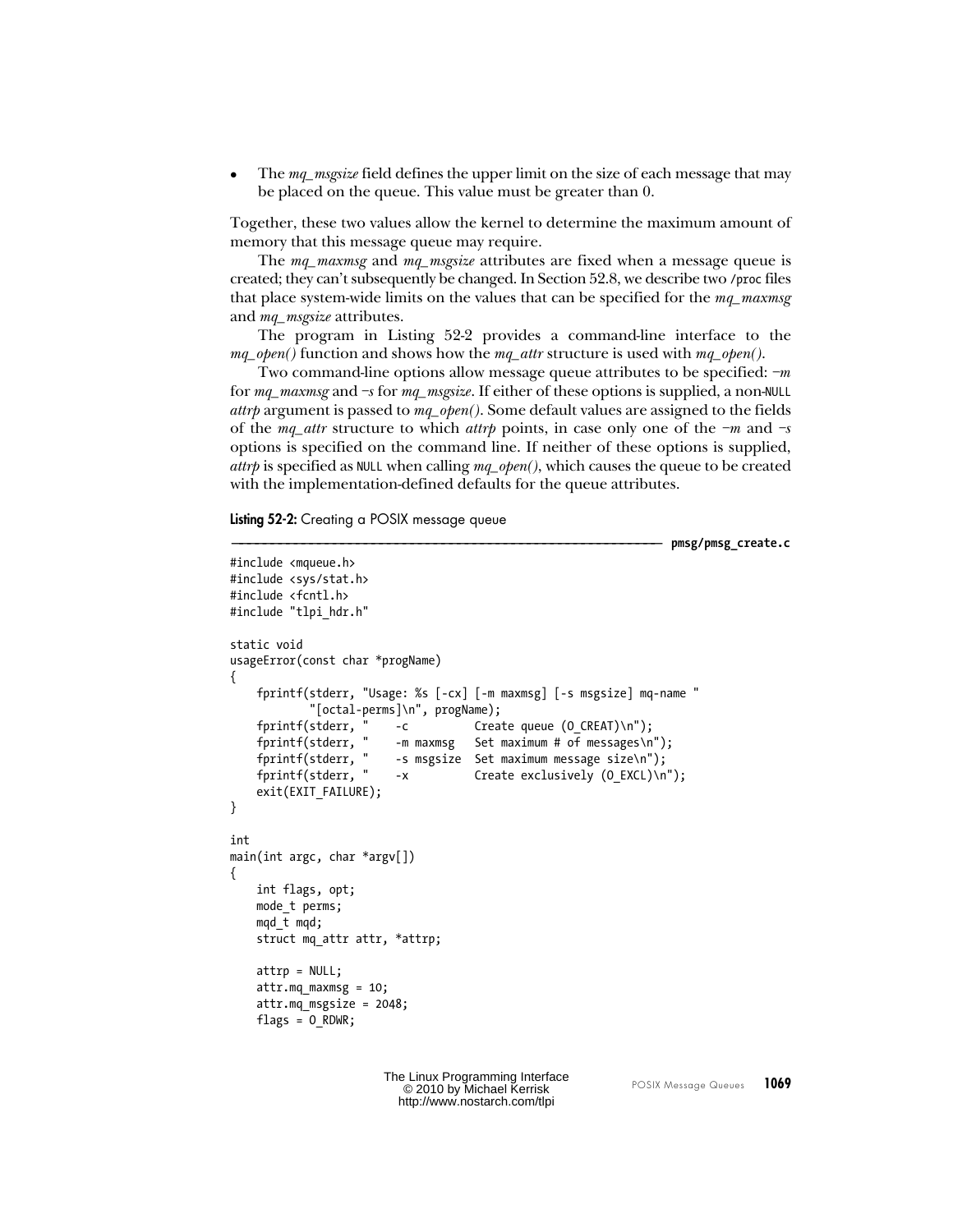```
 /* Parse command-line options */
while ((opt = getopt(argc, argv, "cm:s:x")) != -1) {
     switch (opt) {
     case 'c':
          flags |= O_CREAT;
          break;
     case 'm':
          attr.mq_maxmsg = atoi(optarg);
          attrp = &attr;
          break;
     case 's':
         attr.mq msgsize = atoi(optarg);
          attrp = &attr;
          break;
     case 'x':
         flags |= 0 EXCL;
          break;
     default: 
         usageError(argv[0]);
     }
 }
if (optind >= argc)
     usageError(argv[0]);
perms = (\text{arge} \leq \text{optind} + 1) ? (S \text{IRUSR} | S \text{IWUSR}) :
               getInt(argv[optind + 1], GN_BASE_8, "octal-perms");
mod = mq open(argv[optind], flags, perms, attrp);
if (mqd == (mqd t) -1) errExit("mq_open");
 exit(EXIT_SUCCESS);
                                                                         ––––––––––––––––––––––––––––––––––––––––––––––––––––––– pmsg/pmsg_create.c
```
#### **Retrieving message queue attributes**

The  $mq\_getattr()$  function returns an  $mq\_attr$  structure containing information about the message queue description and the message queue associated with the descriptor *mqdes*.

#include <mqueue.h> int **mq\_getattr**(mqd t mqdes, struct mq attr \*attr); Returns 0 on success, or –1 on error

}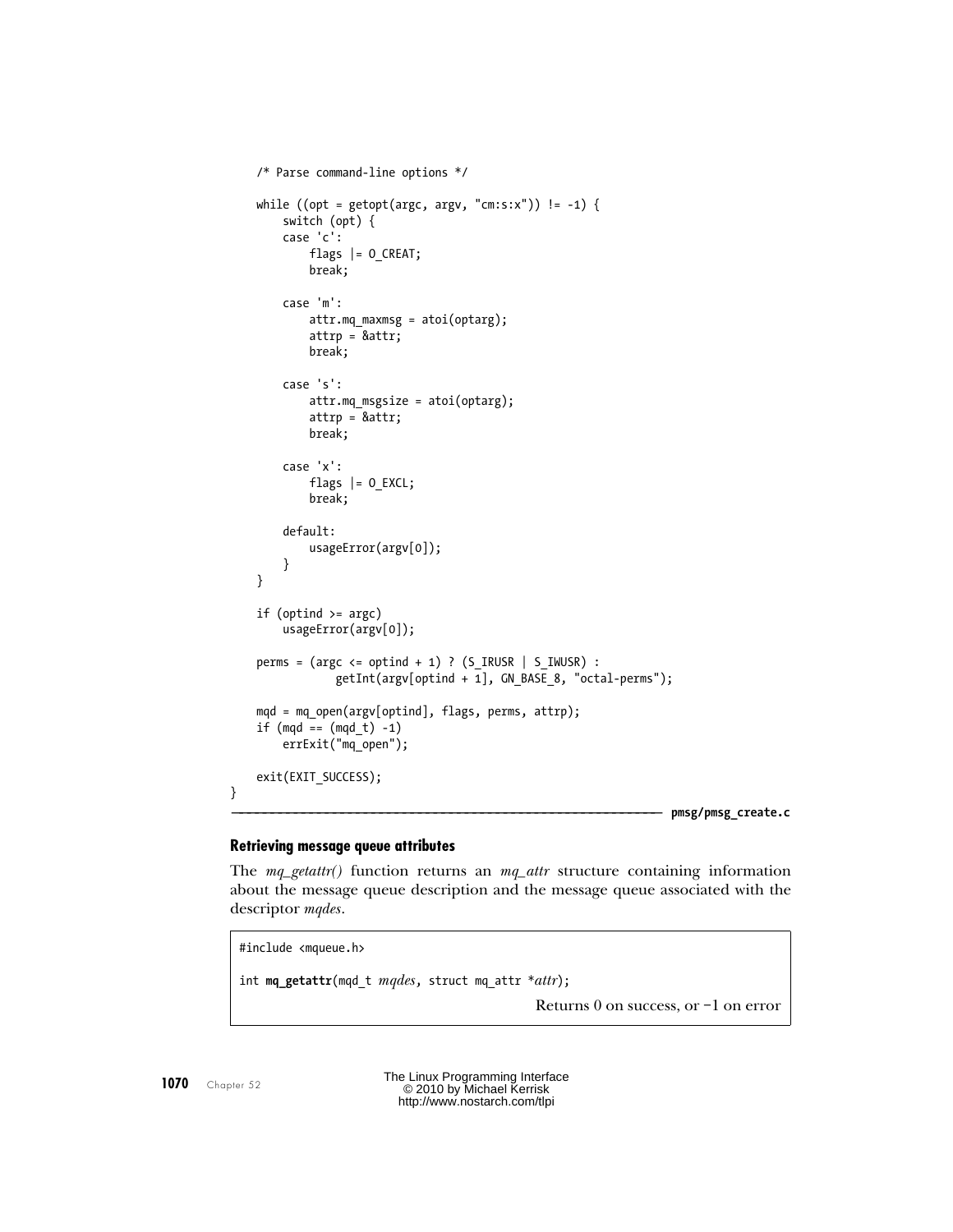<span id="page-8-0"></span>In addition to the mq\_maxmsg and mq\_msgsize fields, which we have already described, the following fields are returned in the structure pointed to by attr:

mq\_flags

These are flags for the open message queue description associated with the descriptor *mqdes*. Only one such flag is specified: 0 NONBLOCK. This flag is initialized from the *oflag* argument of  $mq\_open()$ , and can be changed using  $mq\_setattr()$ .

mq\_curmsgs

#include <mqueue.h>

This is the number of messages that are currently in the queue. This information may already have changed by the time  $mq\_getattr()$  returns, if other processes are reading messages from the queue or writing messages to it.

The program in [Listing 52-3](#page-8-0) employs  $mq\_getattr()$  to retrieve the attributes for the message queue specified in its command-line argument, and then displays those attributes on standard output.

**Listing 52-3:** Retrieving POSIX message queue attributes

–––––––––––––––––––––––––––––––––––––––––––––––––––––– **pmsg/pmsg\_getattr.c**

```
#include "tlpi_hdr.h"
int
main(int argc, char *argv[])
{
    mqd_t mqd;
    struct mq_attr attr;
   if (argc != 2 || strcmp(argv[1], "--help") == 0)
         usageErr("%s mq-name\n", argv[0]);
   mod = mq open(argv[1], O RDONLY);
   if (mqd == (mqd_t) -1)
        errExit("mq_open");
    if (mq getattr(mqd, 8attr) == -1) errExit("mq_getattr");
    printf("Maximum # of messages on queue: %ld\n", attr.mq maxmsg);
    printf("Maximum message size: %ld\n", attr.mq_msgsize);
    printf("# of messages currently on queue: %ld\n", attr.mq_curmsgs);
    exit(EXIT_SUCCESS);
}
```
#### –––––––––––––––––––––––––––––––––––––––––––––––––––––– **pmsg/pmsg\_getattr.c**

In the following shell session, we use the program in [Listing 52-2](#page-6-0) to create a message queue with implementation-defined default attributes (i.e., the final argument to  $mq\_open()$  is NULL), and then use the program in [Listing 52-3](#page-8-0) to display the queue attributes so that we can see the default settings on Linux.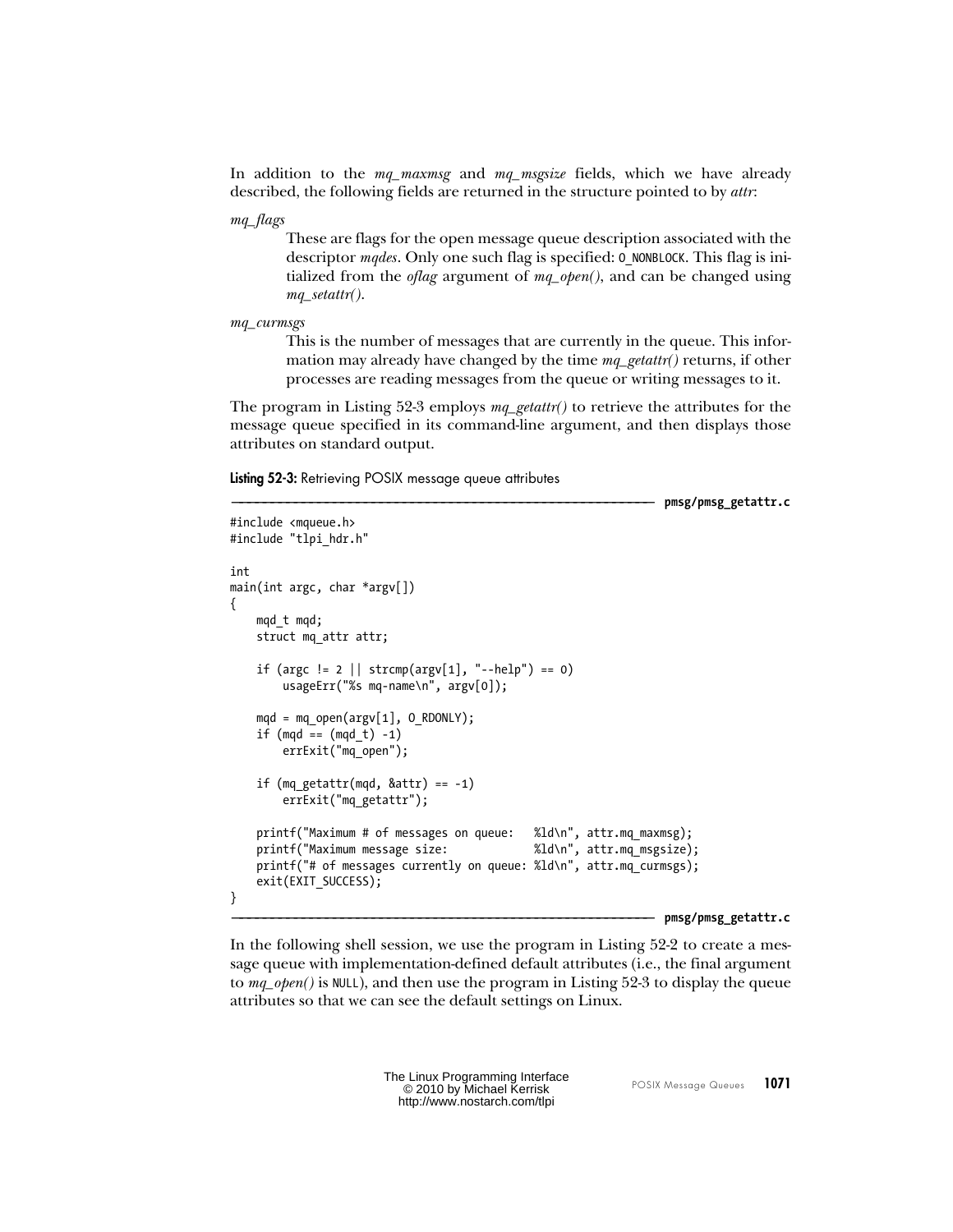```
$ ./pmsg_create -cx /mq
$ ./pmsg_getattr /mq
Maximum # of messages on queue: 10
Maximum message size: 8192
# of messages currently on queue: 0
$ ./pmsg_unlink /mq Remove message queue
```
From the above output, we see that the Linux default values for mq\_maxmsg and mq\_msgsize are 10 and 8192, respectively.

There is a wide variation in the implementation-defined defaults for  $mq\_maxmsg$ and mq\_msgsize. Portable applications generally need to choose explicit values for these attributes, rather than relying on the defaults.

#### **Modifying message queue attributes**

The  $mq\_setattr()$  function sets attributes of the message queue description associated with the message queue descriptor *mades*, and optionally returns information about the message queue.

```
#include <mqueue.h>
int mq_setattr(mqd_t mqdes, const struct mq_attr *newattr,
               struct mq_attr *oldattr);
```
Returns 0 on success, or –1 on error

The *mq\_setattr()* function performs the following tasks:

- It uses the  $mq_{flags}$  field in the  $mq_{attr}$  structure pointed to by *newattr* to change the flags of the message queue description associated with the descriptor mqdes.
- If *oldattr* is non-NULL, it returns an  $mq\_attr$  structure containing the previous message queue description flags and message queue attributes (i.e., the same task as is performed by  $mq\_getattr()$ ).

The only attribute that SUSv3 specifies that can be changed using  $mq\_setattr()$  is the state of the 0 NONBLOCK flag.

Allowing for the possibility that a particular implementation may define other modifiable flags, or that SUSv3 may add new flags in the future, a portable application should change the state of the 0 NONBLOCK flag by using  $mq\_getattr()$  to retrieve the  $mq\_flags$  value, modifying the 0 NONBLOCK bit, and calling  $mq\_setattr()$  to change the  $mq_f \text{lags}$  settings. For example, to enable 0 NONBLOCK, we would do the following:

```
if (mq getattr(mqd, 8attr) == -1) errExit("mq_getattr");
attr.mq_flags |= O_NONBLOCK;
if (mq_setattr(mqd, &attr, NULL) == -1)
     errExit("mq_setattr");
```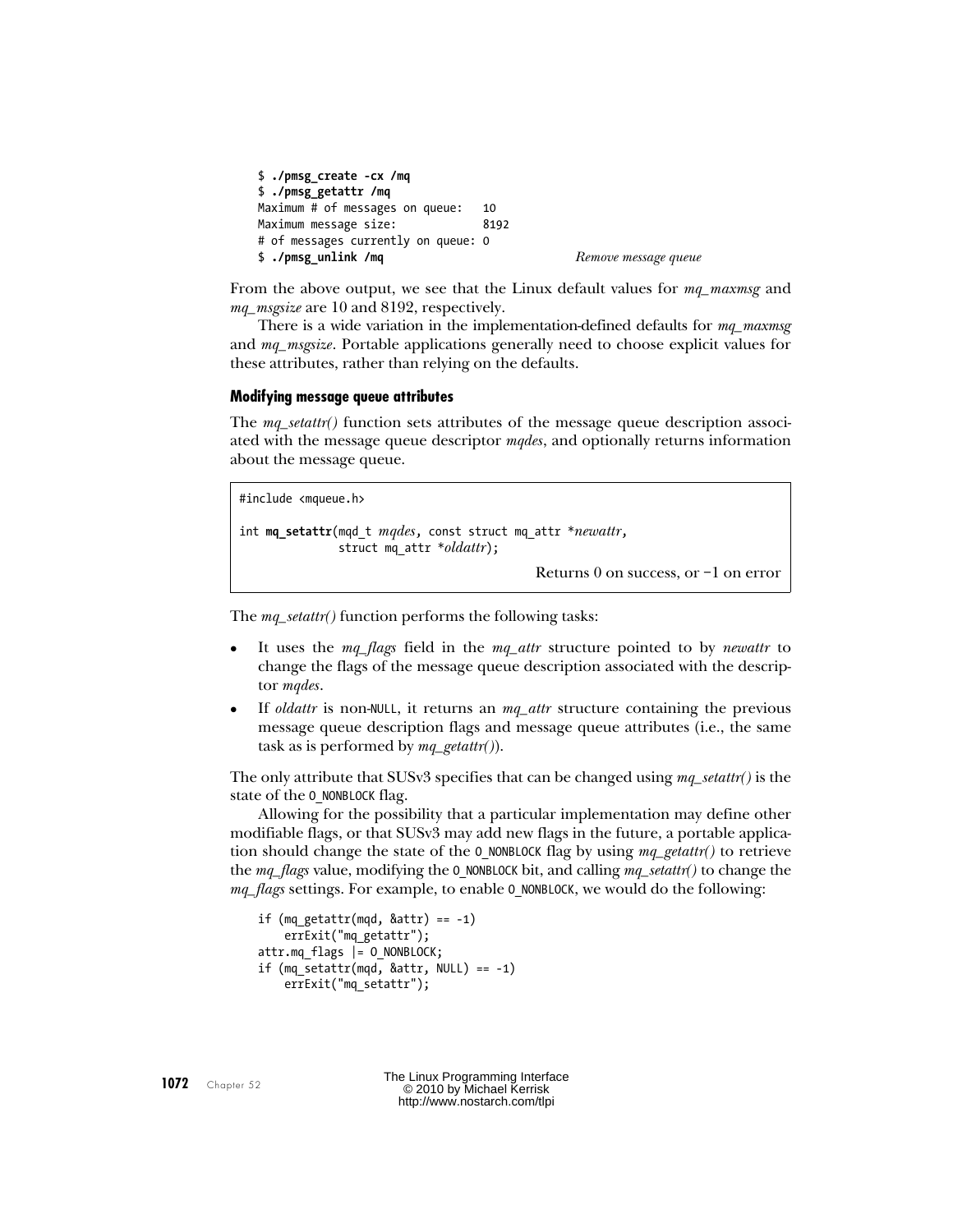## <span id="page-10-0"></span>**52.5 Exchanging Messages**

In this section, we look at the functions that are used to send messages to and receive messages from a queue.

## **52.5.1 Sending Messages**

The  $mq\_send()$  function adds the message in the buffer pointed to by  $msg\_ptr$  to the message queue referred to by the descriptor *mqdes*.

```
#include <mqueue.h>
int mq_send(mqd_t mqdes, const char *msg_ptr, size_t msg_len,
           unsigned int msg\_prio;
                                            Returns 0 on success, or –1 on error
```
The *msg\_len* argument specifies the length of the message pointed to by *msg\_ptr*. This value must be less than or equal to the  $mq\_msgsize$  attribute of the queue; otherwise, mq\_send() fails with the error EMSGSIZE. Zero-length messages are permitted.

Each message has a nonnegative integer priority, specified by the msg\_prio argument. Messages are ordered within the queue in descending order of priority (i.e., 0 is the lowest priority). When a new message is added to the queue, it is placed after any other messages of the same priority. If an application doesn't need to use message priorities, it is sufficient to always specify *msg\_prio* as 0.

> As noted at the beginning of this chapter, the type attribute of System V messages provides different functionality. System V messages are always queued in FIFO order, but  $msgrcv$  allows us to select messages in various ways: in FIFO order, by exact type, or by highest type less than or equal to some value.

SUSv3 allows an implementation to advertise its upper limit for message priorities, either by defining the constant MQ\_PRIO\_MAX or via the return from sysconf( $SC_MQ_PRIO_MAX$ ). SUSv3 requires this limit to be at least 32 (\_POSIX\_MQ\_PRIO\_MAX); that is, priorities at least in the range 0 to 31 are available. However, the actual range on implementations is highly variable. For example, on Linux, this constant has the value 32,768; on Solaris, it is 32; and on Tru64, it is 256.

If the message queue is already full (i.e., the  $mq\_maxmsg$  limit for the queue has been reached), then a further  $mq\_send()$  either blocks until space becomes available in the queue, or, if the 0 NONBLOCK flag is in effect, fails immediately with the error EAGAIN.

The program in [Listing 52-4](#page-11-0) provides a command-line interface to the  $mq\_send()$  function. We demonstrate the use of this program in the next section.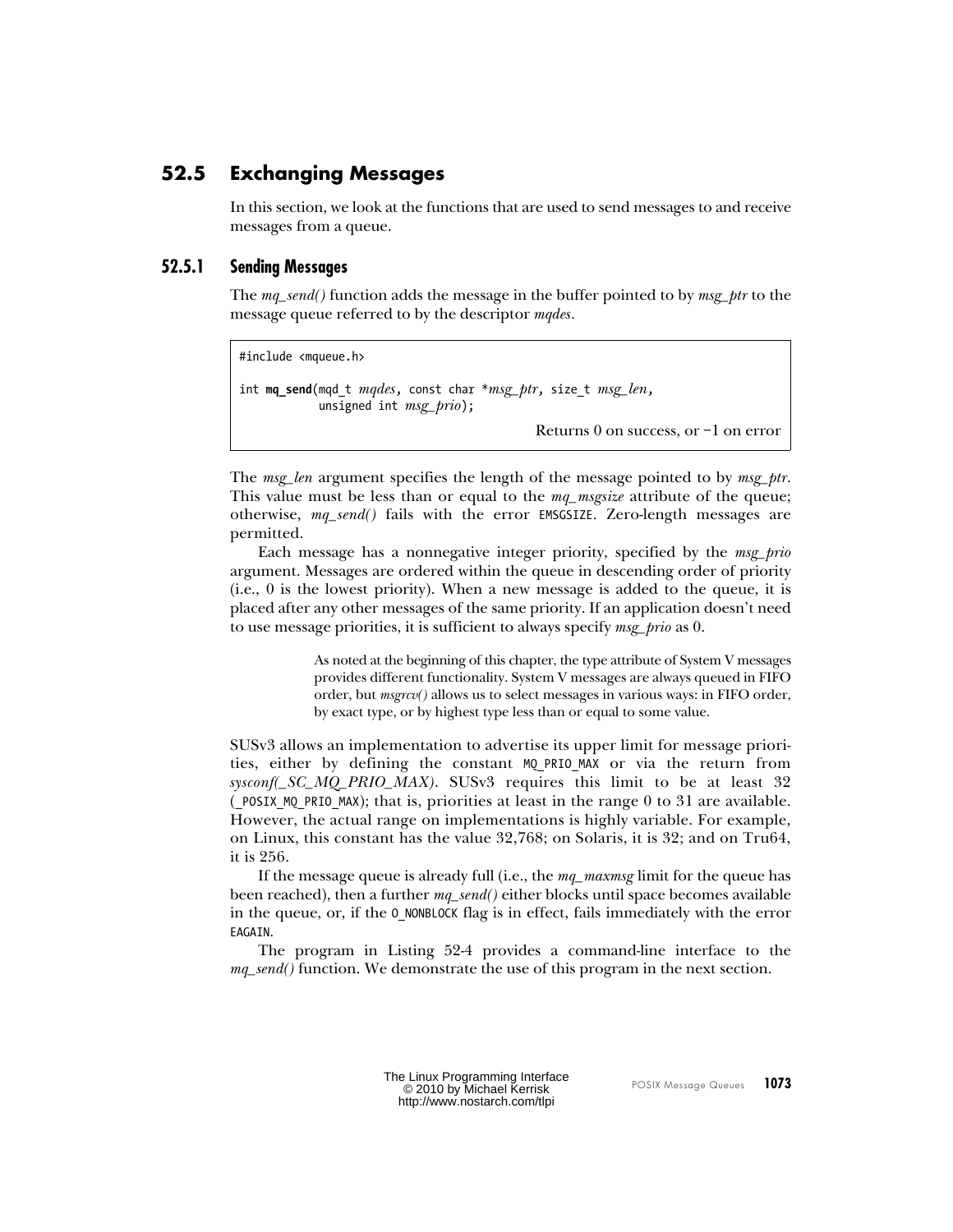<span id="page-11-0"></span>**Listing 52-4:** Writing a message to a POSIX message queue

```
––––––––––––––––––––––––––––––––––––––––––––––––––––––––– pmsg/pmsg_send.c
#include <mqueue.h>
#include <fcntl.h> /* For definition of O_NONBLOCK */
#include "tlpi hdr.h"
static void
usageError(const char *progName)
{
     fprintf(stderr, "Usage: %s [-n] name msg [prio]\n", progName);
    fprintf(stderr, " -n Use O_NONBLOCK flag\n");
    exit(EXIT FAILURE);
}
int
main(int argc, char *argv[])
{
     int flags, opt;
     mqd_t mqd;
     unsigned int prio;
    flags = 0 WRONLY;
    while ((opt = getopt(argc, argv, "n")) != -1) switch (opt) {
        case 'n': flags |= 0 NONBLOCK; break;
         default: usageError(argv[0]);
         }
     }
    if (optind + 1 > = argc)
         usageError(argv[0]);
    mqd = mq open(argv[optind], flags);if (mqd == (mqd t) -1) errExit("mq_open");
    prio = (argc > optind + 2) ? atoi(argy[optind + 2]) : 0;
    if (mq_send(mqd, argv[optind + 1], strlen(argv[optind + 1]), prio) == -1)
         errExit("mq_send");
    exit(EXIT_SUCCESS);
}
––––––––––––––––––––––––––––––––––––––––––––––––––––––––– pmsg/pmsg_send.c
```
## **52.5.2 Receiving Messages**

The mq\_receive() function removes the oldest message with the highest priority from the message queue referred to by mgdes and returns that message in the buffer pointed to by msg  $ptr$ .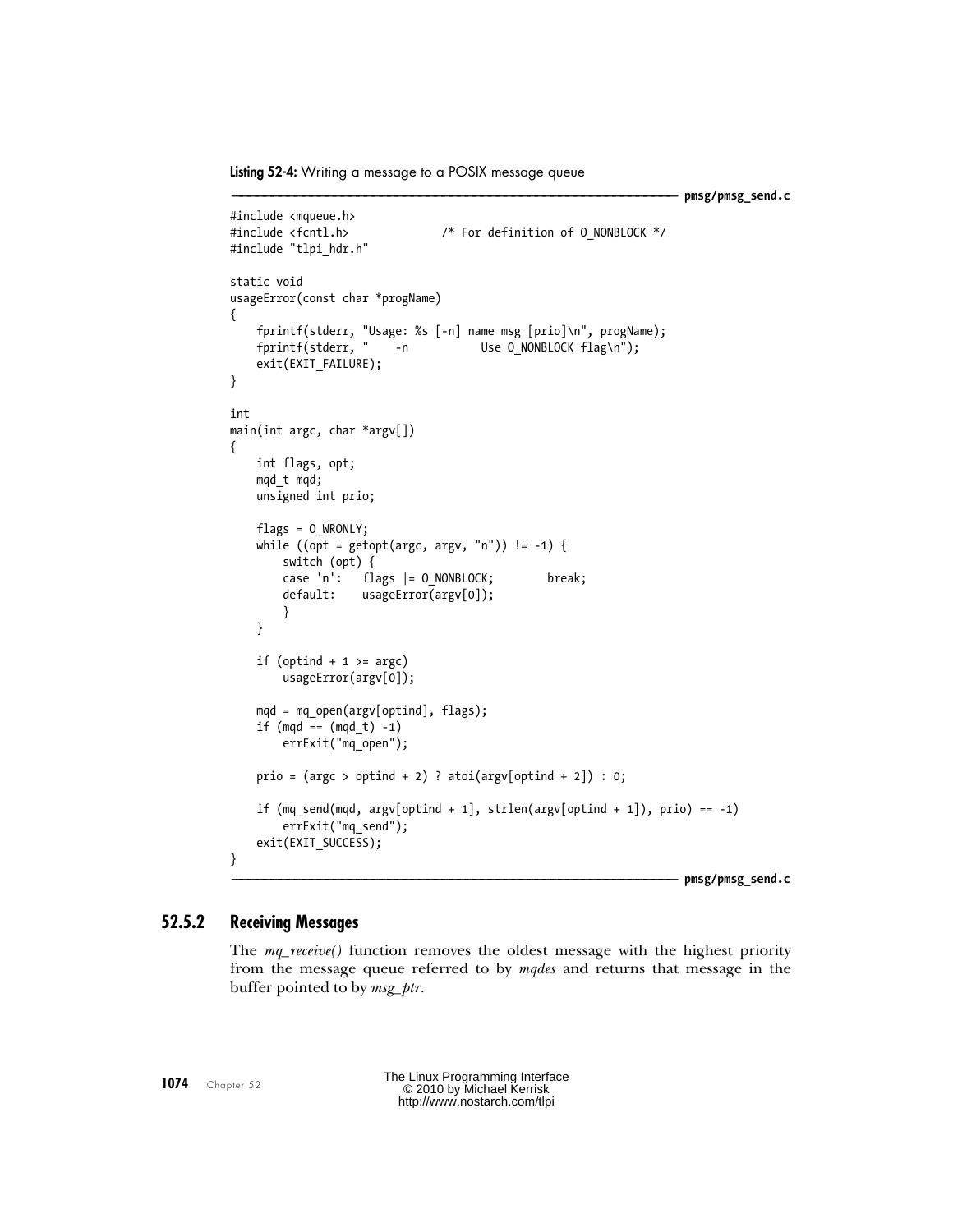```
#include <mqueue.h>
```

```
ssize t mq_receive(mqd t mqdes, char *msg_ptr, size t msg_len,
                  unsigned int *msg_prio);
```
Returns number of bytes in received message on success, or –1 on error

The msg\_len argument is used by the caller to specify the number of bytes of space available in the buffer pointed to by *msg\_ptr*.

Regardless of the actual size of the message, msg\_len (and thus the size of the buffer pointed to by  $msg\_ptr$  must be greater than or equal to the  $mq\_msgsize$ attribute of the queue; otherwise,  $mq\_receive()$  fails with the error EMSGSIZE. If we don't know the value of the  $mq$  magsize attribute of a queue, we can obtain it using  $mq\_getattr()$ . (In an application consisting of cooperating processes, the use of  $mq\_getattr()$  can usually be dispensed with, because the application can typically decide on a queue's *mq\_msgsize* setting in advance.)

If msg prio is not NULL, then the priority of the received message is copied into the location pointed to by *msg\_prio*.

If the message queue is currently empty, then mq\_receive() either blocks until a message becomes available, or, if the O\_NONBLOCK flag is in effect, fails immediately with the error EAGAIN. (There is no equivalent of the pipe behavior where a reader sees end-of-file if there are no writers.)

The program in [Listing 52-5](#page-13-0) provides a command-line interface to the  $mq\_receive()$ function. The command format for this program is shown in the *usageError()* function.

The following shell session demonstrates the use of the programs in [Listing 52-4](#page-11-0) and [Listing 52-5](#page-13-0). We begin by creating a message queue and sending a few messages with different priorities:

```
$ ./pmsg_create -cx /mq
$ ./pmsg_send /mq msg-a 5
$ ./pmsg_send /mq msg-b 0
$ ./pmsg_send /mq msg-c 10
```
We then execute a series of commands to retrieve messages from the queue:

```
$ ./pmsg_receive /mq
Read 5 bytes; priority = 10
msg-c
$ ./pmsg_receive /mq
Read 5 bytes; priority = 5
msg-a
$ ./pmsg_receive /mq
Read 5 bytes; priority = 0
msg-b
```
As we can see from the above output, the messages were retrieved in order of priority.

At this point, the queue is now empty. When we perform another blocking receive, the operation blocks:

\$ **./pmsg\_receive /mq** Blocks; we type Control-C to terminate the program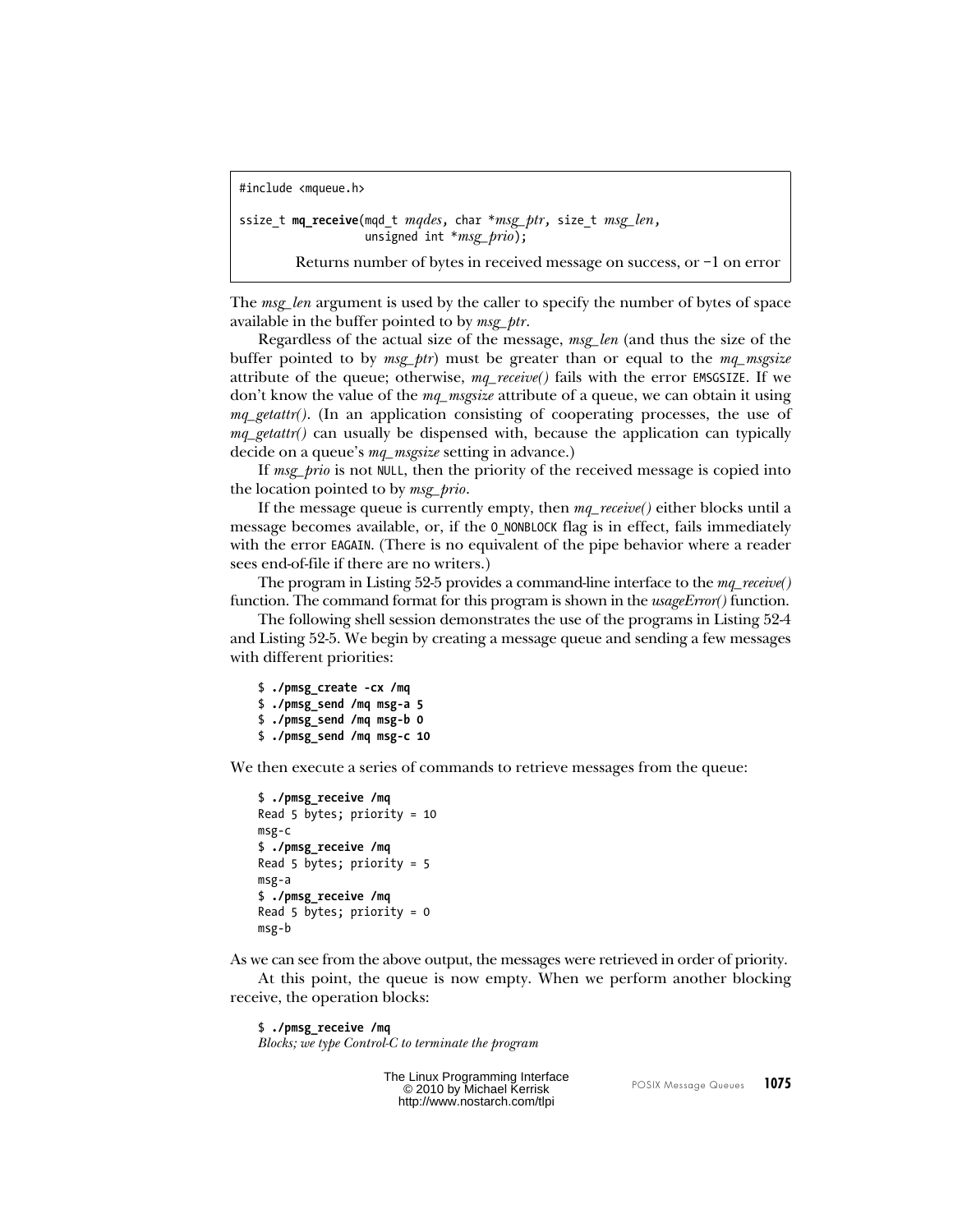<span id="page-13-0"></span>On the other hand, if we perform a nonblocking receive, the call returns immediately with a failure status:

\$ **./pmsg\_receive -n /mq** ERROR [EAGAIN/EWOULDBLOCK Resource temporarily unavailable] mq\_receive

```
Listing 52-5: Reading a message from a POSIX message queue
```

```
–––––––––––––––––––––––––––––––––––––––––––––––––––––– pmsg/pmsg_receive.c
#include <mqueue.h>
#include <fcntl.h> /* For definition of O_NONBLOCK */
#include "tlpi hdr.h"
static void
usageError(const char *progName)
{
     fprintf(stderr, "Usage: %s [-n] name\n", progName);
    fprintf(stderr, " -n Use O_NONBLOCK flag\n");
    exit(EXIT FAILURE);
}
int
main(int argc, char *argv[])
{
     int flags, opt;
     mqd_t mqd;
     unsigned int prio;
     void *buffer;
     struct mq_attr attr;
    ssize t numRead;
    flags = 0 RDONLY;
    while ((opt = getopt(argc, argv, "n")) != -1) switch (opt) {
         case 'n': flags |= O_NONBLOCK; break;
         default: usageError(argv[0]);
         }
     }
     if (optind >= argc)
         usageError(argv[0]);
    mqd = mq open(argv[optind], flags);if (mqd == (mqd t) -1) errExit("mq_open");
    if (mq getattr(mqd, 8attr) == -1) errExit("mq_getattr");
     buffer = malloc(attr.mq_msgsize);
     if (buffer == NULL)
         errExit("malloc");
```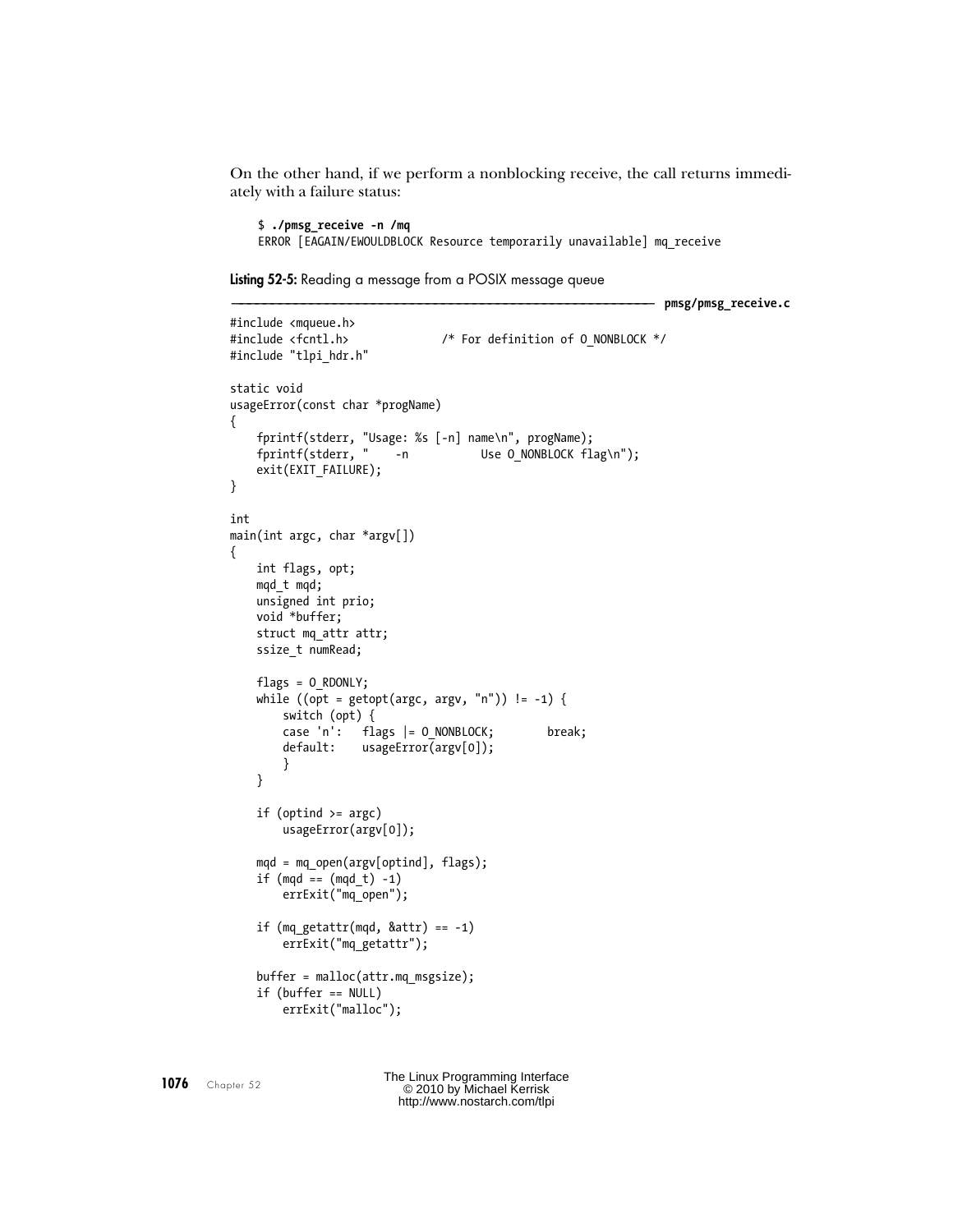```
numRead = mq receive(mqd, buffer, attr.mq msgsize, &prio);
if (numRead == -1)
     errExit("mq_receive");
 printf("Read %ld bytes; priority = %u\n", (long) numRead, prio);
 if (write(STDOUT_FILENO, buffer, numRead) == -1)
     errExit("write");
 write(STDOUT_FILENO, "\n", 1);
 exit(EXIT_SUCCESS);
```
–––––––––––––––––––––––––––––––––––––––––––––––––––––– **pmsg/pmsg\_receive.c**

## **52.5.3 Sending and Receiving Messages with a Timeout**

}

The mq timedsend() and mq timedreceive() functions are exactly like mq send() and  $mq\_receive($ ), except that if the operation can't be performed immediately, and the O\_NONBLOCK flag is not in effect for the message queue description, then the abs\_timeout argument specifies a limit on the time for which the call will block.

```
#include <mqueue.h>
#include <time.h>
int mq_timedsend(mqd_t mqdes, const char *msg_ptr, size_t msg_len,
                 unsigned int msg\_prio, const struct timespec *abs\_timeout;
                                              Returns 0 on success, or –1 on error
ssize t mq_timedreceive(mqd t mqdes, char *msg_ptr, size t msg_len,
                 unsigned int *<i>msg\_prio</i>, const struct timespec *<i>abs\_timeout</i>);
        Returns number of bytes in received message on success, or –1 on error
```
The *abs\_timeout* argument is a *timespec* structure (Section 23.4.2) that specifies the timeout as an absolute value in seconds and nanoseconds since the Epoch. To perform a relative timeout, we can fetch the current value of the CLOCK\_REALTIME clock using *clock\_gettime()* and add the required amount to that value to produce a suitably initialized *timespec* structure.

If a call to  $mq\_timedsend()$  or  $mq\_timedreceive()$  times out without being able to complete its operation, then the call fails with the error ETIMEDOUT.

On Linux, specifying *abs\_timeout* as NULL means an infinite timeout. However, this behavior is not specified in SUSv3, and portable applications can't rely on it.

The mq\_timedsend() and mq\_timedreceive() functions originally derive from POSIX.1d (1999) and are not available on all UNIX implementations.

## **52.6 Message Notification**

A feature that distinguishes POSIX message queues from their System V counterparts is the ability to receive asynchronous notification of the availability of a message on a previously empty queue (i.e., when the queue transitions from being empty to nonempty). This feature means that instead of making a blocking  $mq\_receive()$  call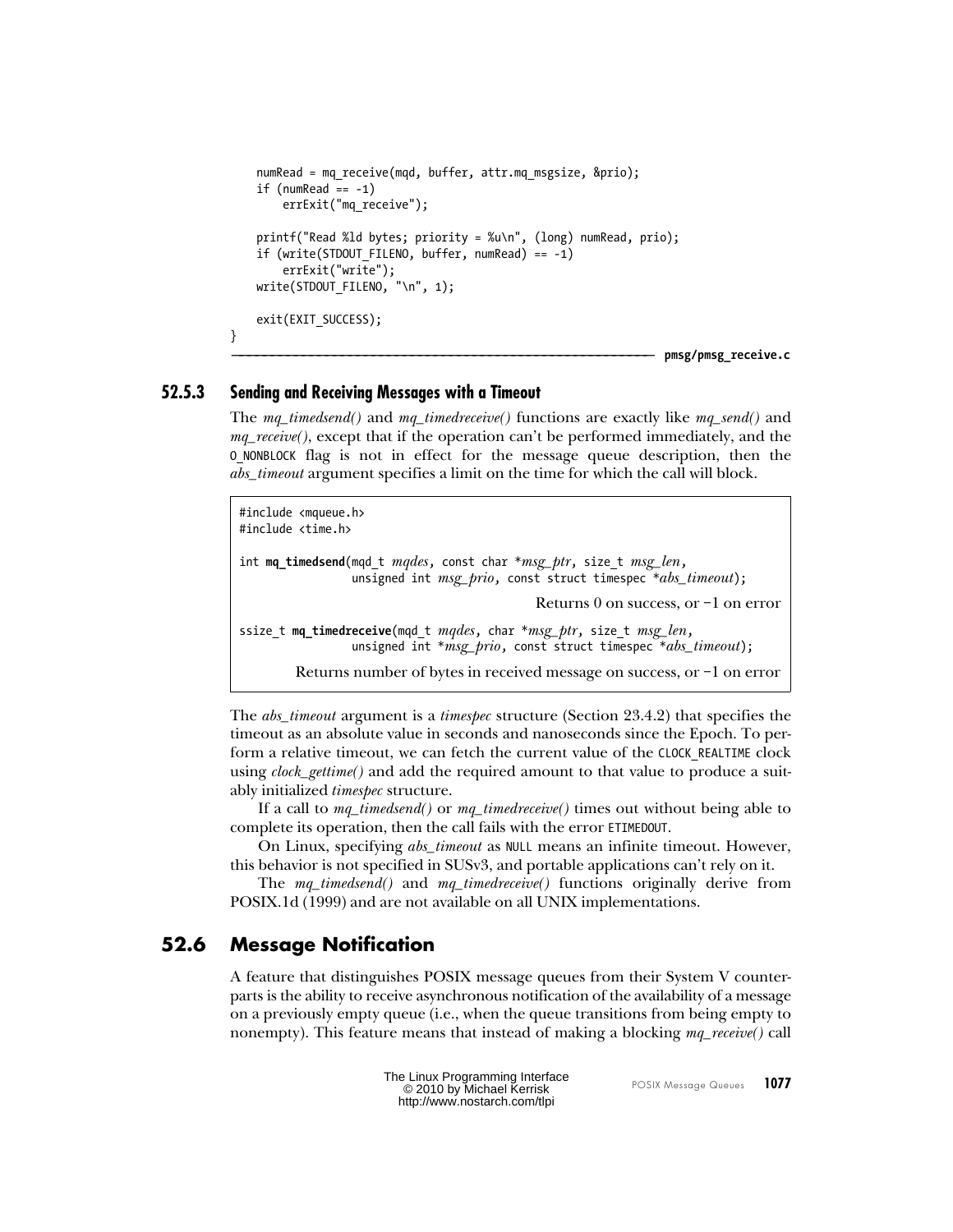or marking the message queue descriptor nonblocking and performing periodic  $mq\_receive()$  calls ("polls") on the queue, a process can request a notification of message arrival and then perform other tasks until it is notified. A process can choose to be notified either via a signal or via invocation of a function in a separate thread.

> The notification feature of POSIX message queues is similar to the notification facility that we described for POSIX timers in Section 23.6. (Both of these APIs originated in POSIX.1b.)

The  $mq\_notify()$  function registers the calling process to receive a notification when a message arrives on the empty queue referred to by the descriptor mades.

```
#include <mqueue.h>
int mq_notify(mqd_t mqdes, const struct sigevent *notification);
                                             Returns 0 on success, or –1 on error
```
The *notification* argument specifies the mechanism by which the process is to be notified. Before going into the details of the *notification* argument, we note a few points about message notification:

- At any time, only one process ("the registered process") can be registered to receive a notification from a particular message queue. If there is already a process registered for a message queue, further attempts to register for that queue fail  $(mq\_notify()$  fails with the error EBUSY).
- The registered process is notified only when a new message arrives on a queue that was previously empty. If a queue already contains messages at the time of the registration, a notification will occur only after the queue is emptied and a new message arrives.
- After one notification is sent to the registered process, the registration is removed, and any process can then register itself for notification. In other words, as long as a process wishes to keep receiving notifications, it must reregister itself after each notification by once again calling  $mq\_notify(.)$ .
- The registered process is notified only if some other process is not currently blocked in a call to  $mq\_receive$  for the queue. If some other process is blocked in mq\_receive(), that process will read the message, and the registered process will remain registered.
- A process can explicitly deregister itself as the target for message notification by calling  $mq\_notify()$  with a *notification* argument of NULL.

We already showed the *sigevent* structure that is used to type the *notification* argument in Section 23.6.1. Here, we present the structure in simplified form, showing just those fields relevant to the discussion of  $mq\_notify()$ :

```
union sigval {
    int sival_int; /* Integer value for accompanying data */
    void *sival_ptr; /* Pointer value for accompanying data */
};
```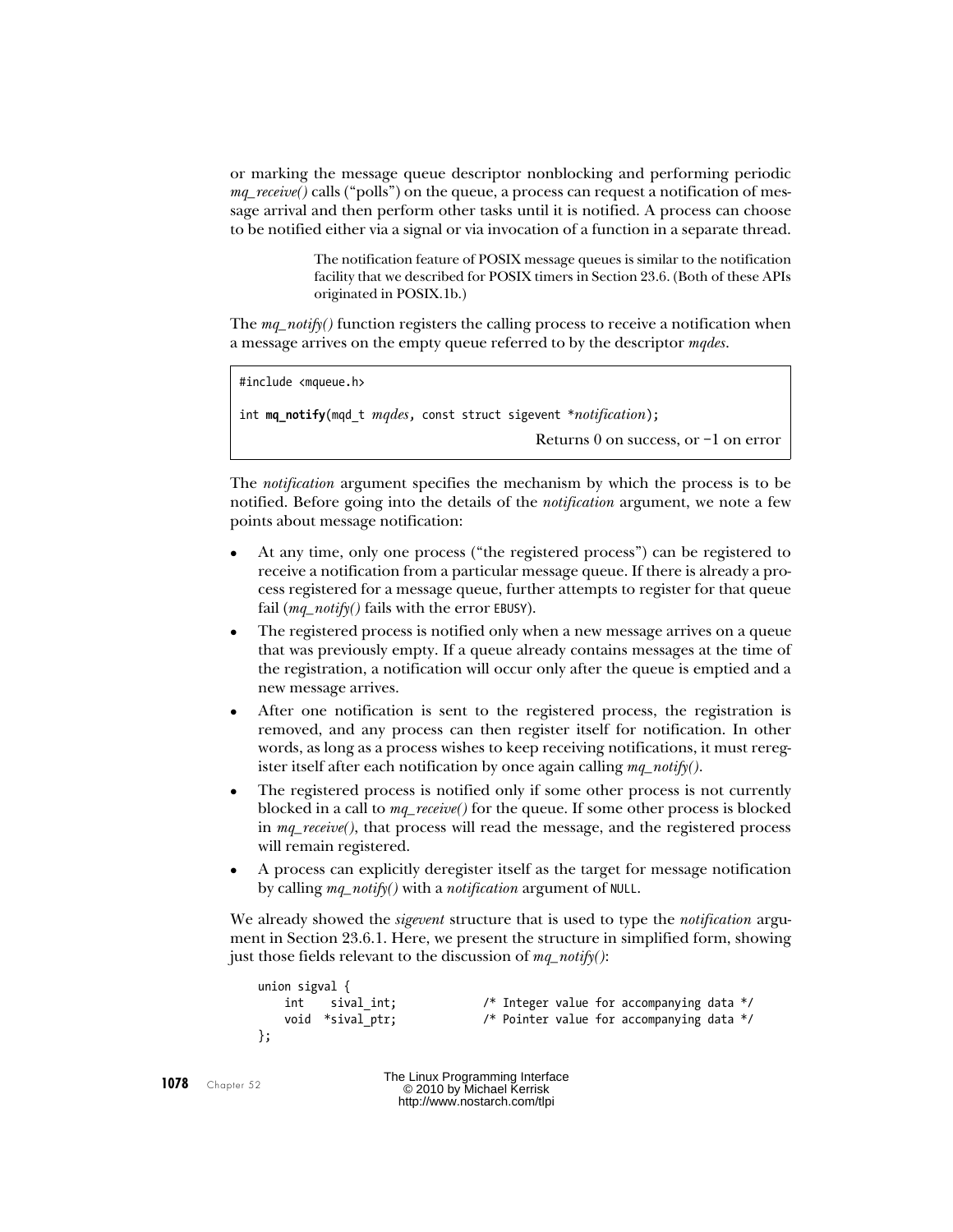```
struct sigevent {
   int sigev notify; / Notification method */
    int sigev_signo; /* Notification signal for SIGEV_SIGNAL */
    union sigval sigev_value; /* Value passed to signal handler or
                                   thread function */
   void (*sigev notify function) (union sigval);
                                 /* Thread notification function */
   void *sigev notify attributes; /* Really 'pthread attr t *' */
};
```
The *sigev\_notify* field of this structure is set to one of the following values:

#### SIGEV\_NONE

Register this process for notification, but when a message arrives on the previously empty queue, don't actually notify the process. As usual, the registration is removed when a new message arrives on an empty queue.

## SIGEV\_SIGNAL

Notify the process by generating the signal specified in the sigev\_signo field. The *sigev\_value* field specifies data to accompany the signal (Section 22.8.1). This data can be retrieved via the  $si\_value$  field of the  $signfo_t$  structure that is passed to the signal handler or returned by a call to sigwaitinfo() or sigtimedwait(). The following fields in the siginfo\_t structure are also filled in:  $si\_code$ , with the value SI MESGQ;  $si\_signo$ , with the signal number;  $si\_pid$ , with the process ID of the process that sent the message; and si\_uid, with the real user ID of the process that sent the message. (The  $si$ -pid and  $si$ -uid fields are not set on most other implementations.)

#### SIGEV THREAD

Notify the process by calling the function specified in sigev\_notify\_function as if it were the start function in a new thread. The sigev\_notify\_attributes field can be specified as NULL or as a pointer to a pthread\_attr\_t structure that defines attributes for the thread (Section 29.8). The union *sigval* value specified in *sigev\_value* is passed as the argument of this function.

## **52.6.1 Receiving Notification via a Signal**

[Listing 52-6](#page-17-0) provides an example of message notification using signals. This program performs the following steps:

- 1. Open the message queue named on the command line in nonblocking mode  $\mathbb{O}$ , determine the *mq\_msgsize* attribute for the queue  $\mathcal{D}$ , and allocate a buffer of that size for receiving messages  $\mathcal{D}$ .
- 2. Block the notification signal (SIGUSR1) and establish a handler for it  $\Phi$ .
- 3. Make an initial call to  $mq\_notify()$  to register the process to receive message notification  $\odot$ .
- 4. Execute an infinite loop that performs the following steps:
	- a) Call sigsuspend(), which unblocks the notification signal and waits until the signal is caught  $\odot$ . Return from this system call indicates that a message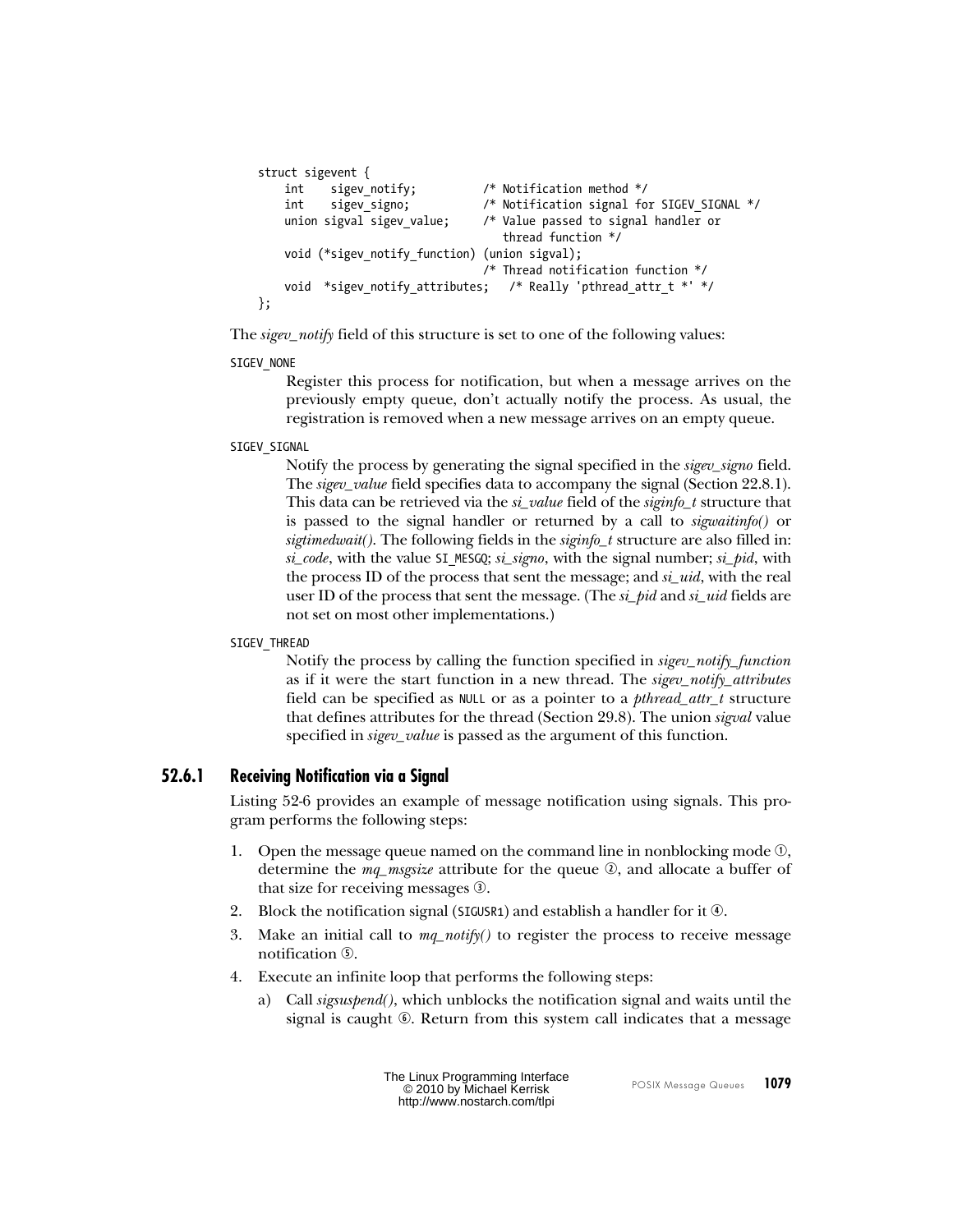<span id="page-17-1"></span>notification has occurred. At this point, the process will have been deregistered for message notification.

- <span id="page-17-0"></span>b) Call  $mq\_notify()$  to reregister this process to receive message notification  $\mathcal{D}$ .
- c) Execute a while loop that drains the queue by reading as many messages as possible  $\mathcal{D}$ .

**Listing 52-6:** Receiving message notification via a signal

```
–––––––––––––––––––––––––––––––––––––––––––––––––––––– pmsg/mq_notify_sig.c
   #include <signal.h>
   #include <mqueue.h>
   #include <fcntl.h> /* For definition of O_NONBLOCK */
   #include "tlpi hdr.h"
   #define NOTIFY_SIG SIGUSR1
   static void
   handler(int sig)
   {
        /* Just interrupt sigsuspend() */
   }
   int
   main(int argc, char *argv[])
   {
        struct sigevent sev;
        mqd_t mqd;
        struct mq_attr attr;
        void *buffer;
       ssize t numRead;
       sigset t blockMask, emptyMask;
        struct sigaction sa;
       if (argc != 2 || strcmp(argv[1], "--help") == 0)
            usageErr("%s mq-name\n", argv[0]);
\odot mqd = mq_open(argv[1], O_RDONLY | O_NONBLOCK);
       if (mqd == (mqd t) -1) errExit("mq_open");
\odot if (mq getattr(mqd, &attr) == -1)
            errExit("mq_getattr");
 buffer = malloc(attr.mq_msgsize);
        if (buffer == NULL)
            errExit("malloc");
 sigemptyset(&blockMask);
       sigaddset(&blockMask, NOTIFY SIG);
        if (sigprocmask(SIG_BLOCK, &blockMask, NULL) == -1)
            errExit("sigprocmask");
```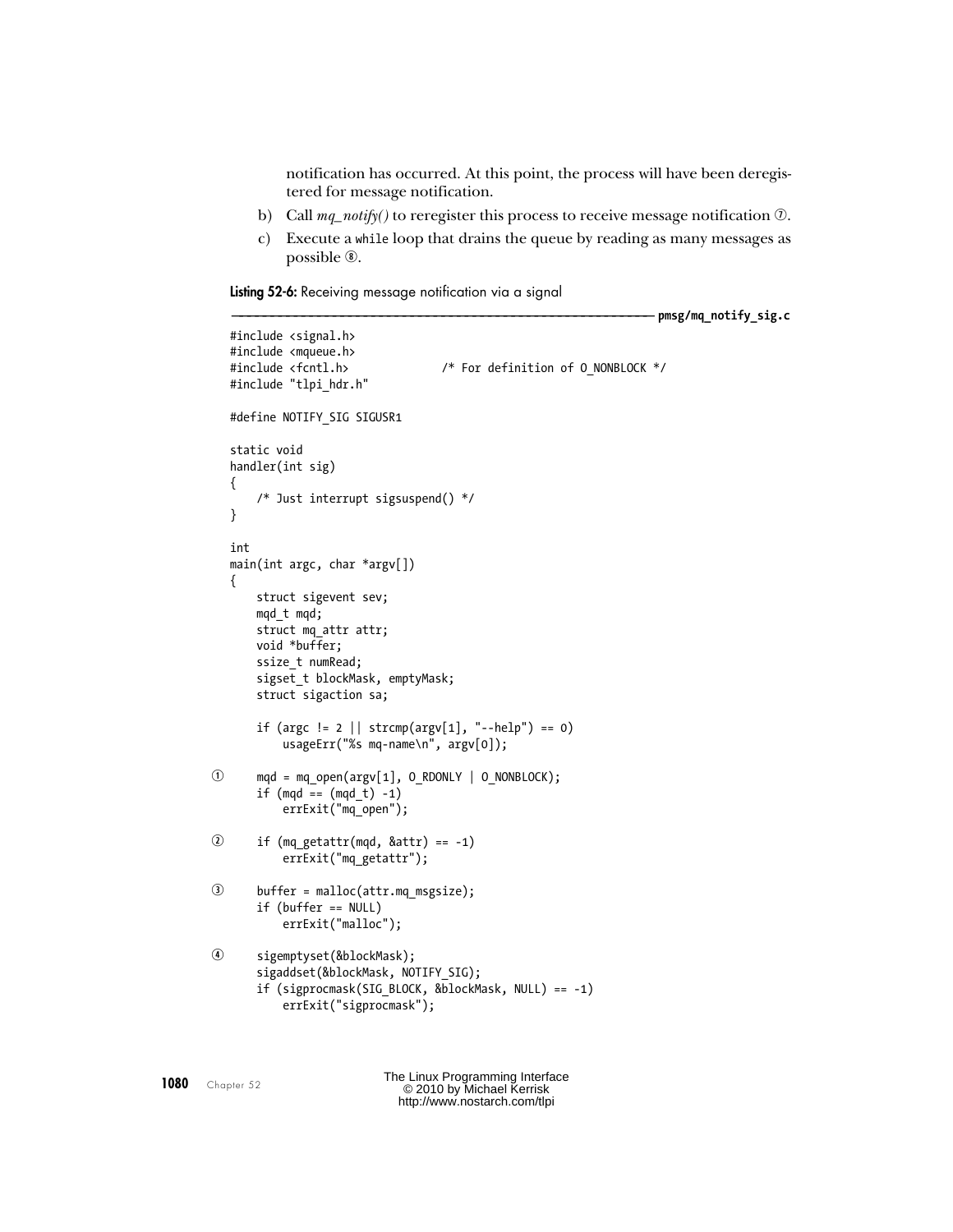```
 sigemptyset(&sa.sa_mask);
       sa.sa flags = 0;
       sa.sa handler = handler;
        if (sigaction(NOTIFY_SIG, &sa, NULL) == -1)
            errExit("sigaction");
 sev.sigev_notify = SIGEV_SIGNAL;
        sev.sigev_signo = NOTIFY_SIG;
       if (mq_{\text{notify}}(mqd, \text{~&sev}) == -1) errExit("mq_notify");
        sigemptyset(&emptyMask);
       for (;;) {
 sigsuspend(&emptyMask); /* Wait for notification signal */
\overline{O} if (mq notify(mqd, &sev) == -1)
                 errExit("mq_notify");
 while ((numRead = mq_receive(mqd, buffer, attr.mq_msgsize, NULL)) >= 0)
                 printf("Read %ld bytes\n", (long) numRead);
            if (errno != EAGAIN) /* Unexpected error */
                 errExit("mq_receive");
        }
   }
                                                                        –––––––––––––––––––––––––––––––––––––––––––––––––––––– pmsg/mq_notify_sig.c
```
Various aspects of the program in [Listing 52-6](#page-17-0) merit further comment:

- We block the notification signal and use *sigsuspend*() to wait for it, rather than pause(), to prevent the possibility of missing a signal that is delivered while the program is executing elsewhere (i.e., is not blocked waiting for signals) in the for loop. If this occurred, and we were using  $\beta$ *ause*() to wait for signals, then the next call to *pause*() would block, even though a signal had already been delivered.
- We open the queue in nonblocking mode, and, whenever a notification occurs, we use a while loop to read all messages from the queue. Emptying the queue in this way ensures that a further notification is generated when a new message arrives. Employing nonblocking mode means that the while loop will terminate (*mq\_receive*() will fail with the error EAGAIN) when we have emptied the queue. (This approach is analogous to the use of nonblocking  $I/O$  with edge-triggered I/O notification, which we describe in Section 63.1.1, and is employed for similar reasons.)
- Within the for loop, it is important that we reregister for message notification before reading all messages from the queue. If we reversed these steps, the following sequence could occur: all messages are read from the queue, and the while loop terminates; another message is placed on the queue;  $mq\_notify()$  is called to reregister for message notification. At this point, no further notification signal would be generated, because the queue is already nonempty. Consequently, the program would remain permanently blocked in its next call to sigsuspend().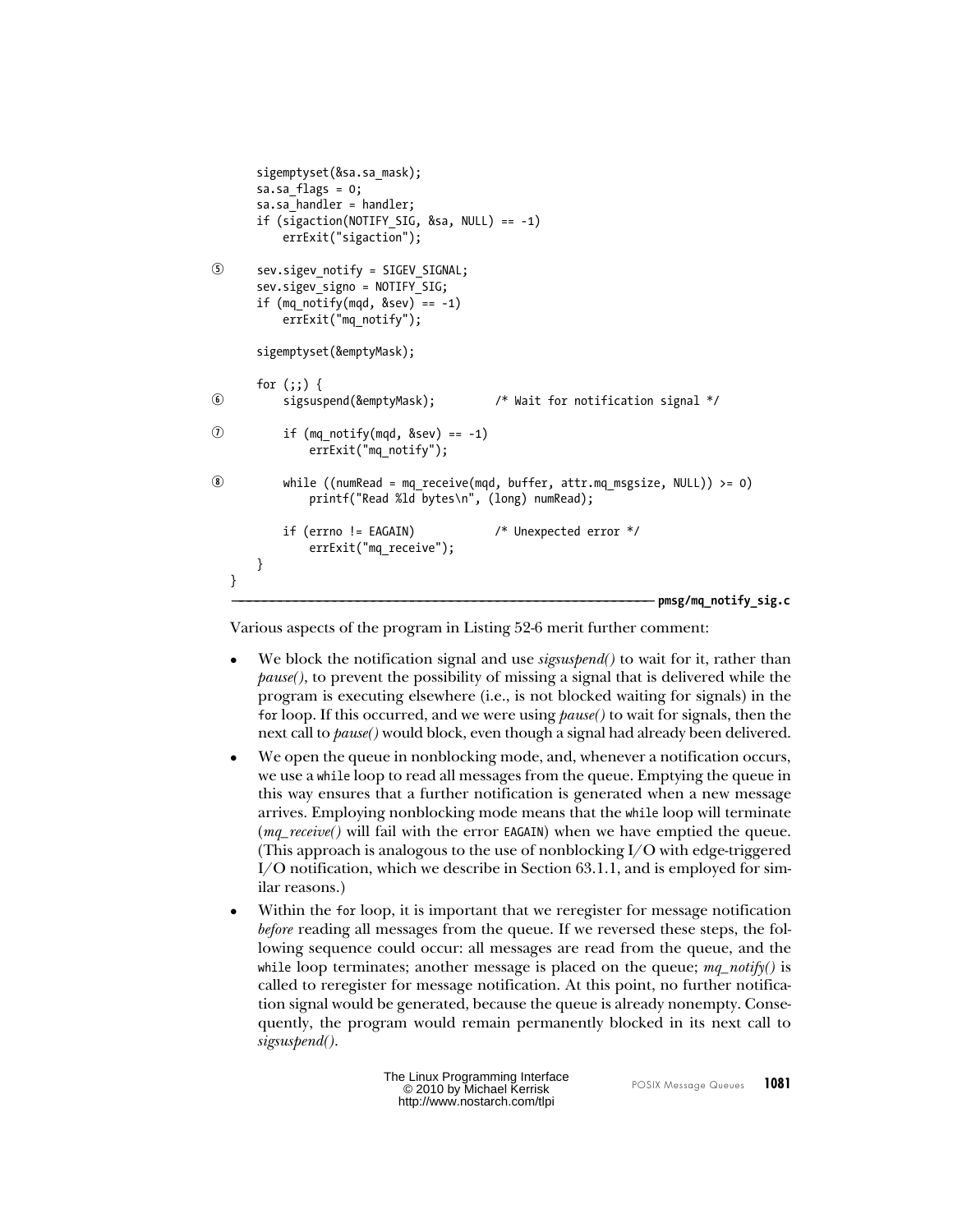## <span id="page-19-1"></span><span id="page-19-0"></span>**52.6.2 Receiving Notification via a Thread**

[Listing 52-7](#page-19-0) provides an example of message notification using threads. This program shares a number of design features with the program in [Listing 52-6:](#page-17-1)

- When message notification occurs, the program reenables notification before draining the queue  $\mathcal{D}$ .
- Nonblocking mode is employed so that, after receiving a notification, we can completely drain the queue without blocking  $\mathcal{F}$ .

**Listing 52-7:** Receiving message notification via a thread

```
––––––––––––––––––––––––––––––––––––––––––––––––––– pmsg/mq_notify_thread.c
  #include <pthread.h>
   #include <mqueue.h>
  #include <signal.h>
  #include <fcntl.h> /* For definition of O_NONBLOCK */
  #include "tlpi hdr.h"
  static void notifySetup(mqd t *mqdp);
   static void /* Thread notification function */
\odot threadFunc(union sigval sv)
   {
      ssize t numRead;
       mqd_t *mqdp;
        void *buffer;
        struct mq_attr attr;
       mqdp = sv.sizevalptr;if (mq getattr(*mqdp, 8attr) == -1)errExit("mq_getattr");
        buffer = malloc(attr.mq_msgsize);
        if (buffer == NULL)
           errExit("malloc");
 notifySetup(mqdp);
       while ((numRead = mq_receive(*mqdp, buffer, attr.mq msgsize, NULL)) >= 0)
           printf("Read %ld bytes\n", (long) numRead);
        if (errno != EAGAIN) /* Unexpected error */
           errExit("mq receive");
        free(buffer);
   }
   static void
  notifySetup(mqd_t *mqdp)
   {
        struct sigevent sev;
```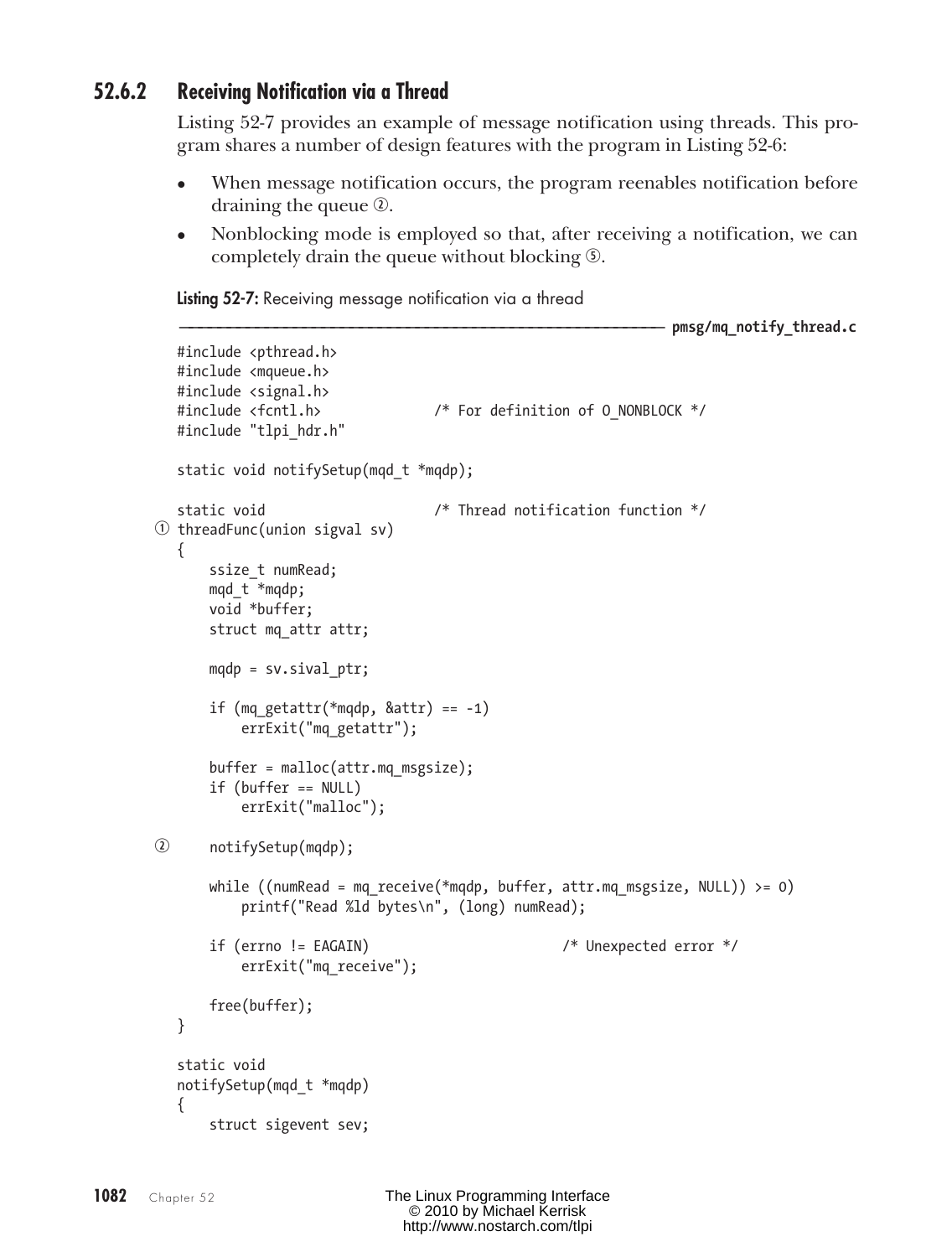```
Sev.sigev notify = SIGEV THREAD; \frac{1}{2} /* Notify via thread */
        sev.sigev_notify_function = threadFunc;
        sev.sigev_notify_attributes = NULL;
               /* Could be pointer to pthread attr t structure */4 sev.sigev value.sival ptr = mqdp; \frac{1}{2} /* Argument to threadFunc() */
       if (mq notify(*mqdp, \&sev) == -1)
            errExit("mq_notify");
   }
  int
   main(int argc, char *argv[])
   {
        mqd_t mqd;
       if (argc != 2 || strcmp(argv[1], "--help") == 0)
            usageErr("%s mq-name\n", argv[0]);
\circled{5} mqd = mq open(argv[1], O RDONLY | O NONBLOCK);
       if (mqd == (mqd t) -1)
            errExit("mq_open");
 notifySetup(&mqd);
        pause(); /* Wait for notifications via thread function */
   }
                                                                  ––––––––––––––––––––––––––––––––––––––––––––––––––– pmsg/mq_notify_thread.c
```
Note the following further points regarding the design of the program in [Listing 52-7:](#page-19-1)

- The program requests notification via a thread, by specifying SIGEV THREAD in the sigev\_notify field of the sigevent structure passed to  $mq\_notify()$ . The thread's start function, threadFunc(), is specified in the sigev\_notify\_function field  $\mathcal{D}$ .
- After enabling message notification, the main program pauses indefinitely  $\circledcirc$ ; message notifications are delivered by invocations of threadFunc() in a separate thread  $\odot$ .
- We could have made the message queue descriptor,  $mqd$ , visible in threadFunc() by making it a global variable. However, we adopted a different approach to illustrate the alternative: we place the address of the message queue descriptor in the sigev\_value.sival\_ptr field that is passed to  $mq\_notify()$   $\odot$ . When threadFunc() is later invoked, this address is passed as its argument.

We must assign a pointer to the message queue descriptor to *sigev\_value.sival\_ptr*, rather than (some cast version of) the descriptor itself because, other than the stipulation that it is not an array type, SUSv3 makes no guarantee about the nature or size of the type used to represent the  $mqd_t$  data type.

# **52.7 Linux-Specific Features**

The Linux implementation of POSIX message queues provides a number of features that are unstandardized but nevertheless useful.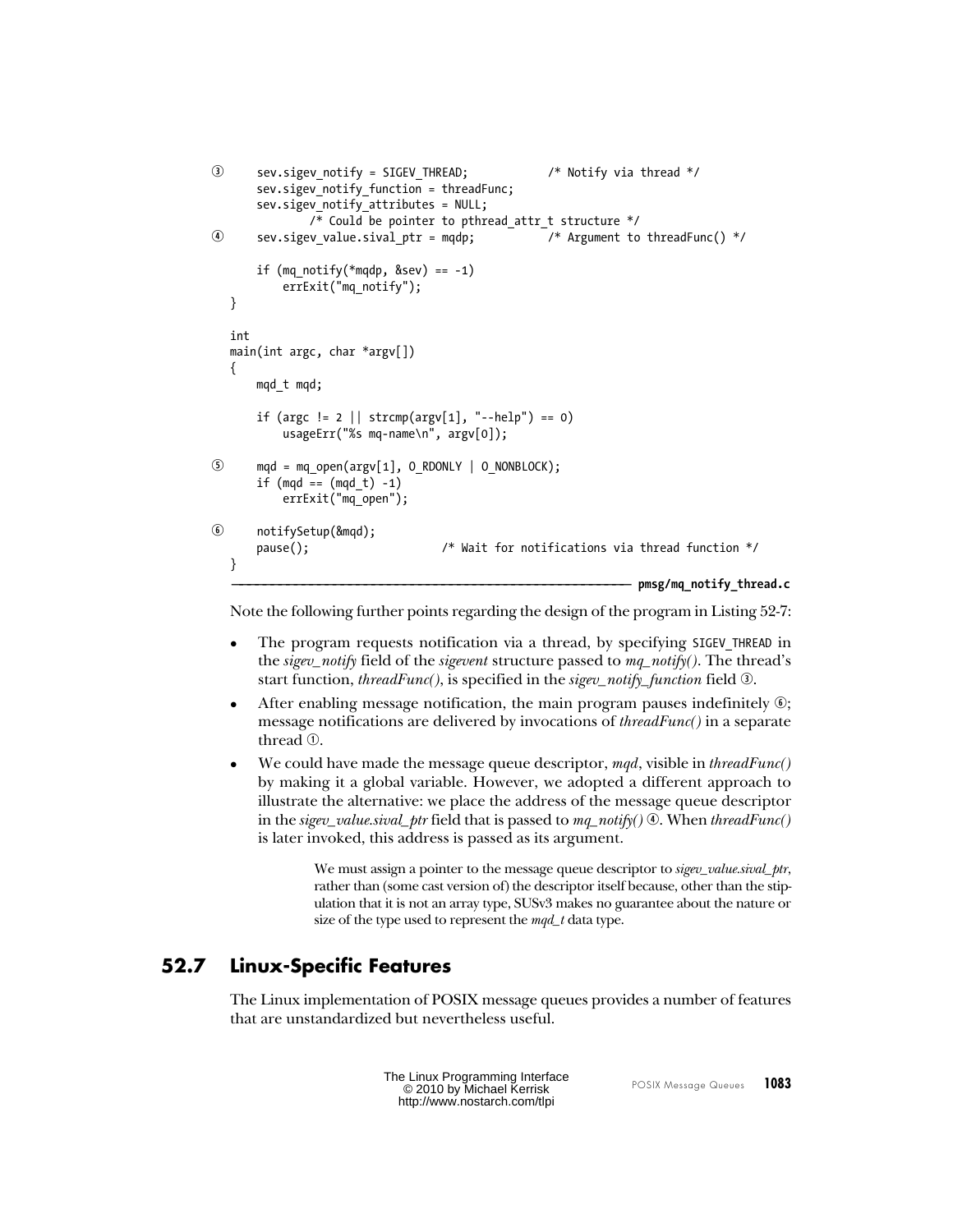## **Displaying and deleting message queue objects via the command line**

In Chapter 51, we mentioned that POSIX IPC objects are implemented as files in virtual file systems, and that these files can be listed and removed with  $k$  and  $rm$ . In order to do this with POSIX message queues, we must mount the message queue file system using a command of the following form:

```
# mount -t mqueue source target
```
The *source* can be any name at all (specifying the string *none* is typical). Its only significance is that it appears in /proc/mounts and is displayed by the *mount* and  $df$  commands. The *target* is the mount point for the message queue file system.

The following shell session shows how to mount the message queue file system and display its contents. We begin by creating a mount point for the file system and mounting it:

| ∫ su                               | <i>Privilege is required for mount</i> |
|------------------------------------|----------------------------------------|
| Password:                          |                                        |
| # mkdir /dev/mqueue                |                                        |
| # mount -t mqueue none /dev/mqueue |                                        |
| # exit                             | <i>Terminate root shell session</i>    |

Next, we display the record in /proc/mounts for the new mount, and then display the permissions for the mount directory:

```
$ cat /proc/mounts | grep mqueue
none /dev/mqueue mqueue rw 0 0
$ ls -ld /dev/mqueue
drwxrwxrwt 2 root root 40 Jul 26 12:09 /dev/mqueue
```
One point to note from the output of the  $k$  command is that the message queue file system is automatically mounted with the sticky bit set for the mount directory. (We see this from the fact that there is a  $t$  in the other-execute permission field displayed by ls.) This means that an unprivileged process can unlink only message queues that it owns.

Next, we create a message queue, use ls to show that it is visible in the file system, and then delete the message queue:

\$ **./pmsg\_create -c /newq** \$ **ls /dev/mqueue** newq \$ **rm /dev/mqueue/newq**

## **Obtaining information about a message queue**

We can display the contents of the files in the message queue file system. Each of these virtual files contains information about the associated message queue:

| \$ ./pmsg create -c /mq                             |          |         | Create a queue             |  |
|-----------------------------------------------------|----------|---------|----------------------------|--|
| \$ ./pmsg_send /mq abcdefg<br>\$ cat /dev/mqueue/mq |          |         | Write 7 bytes to the queue |  |
| OSIZE:7                                             | NOTIFY:0 | SIGNO:0 | NOTIFY PID:0               |  |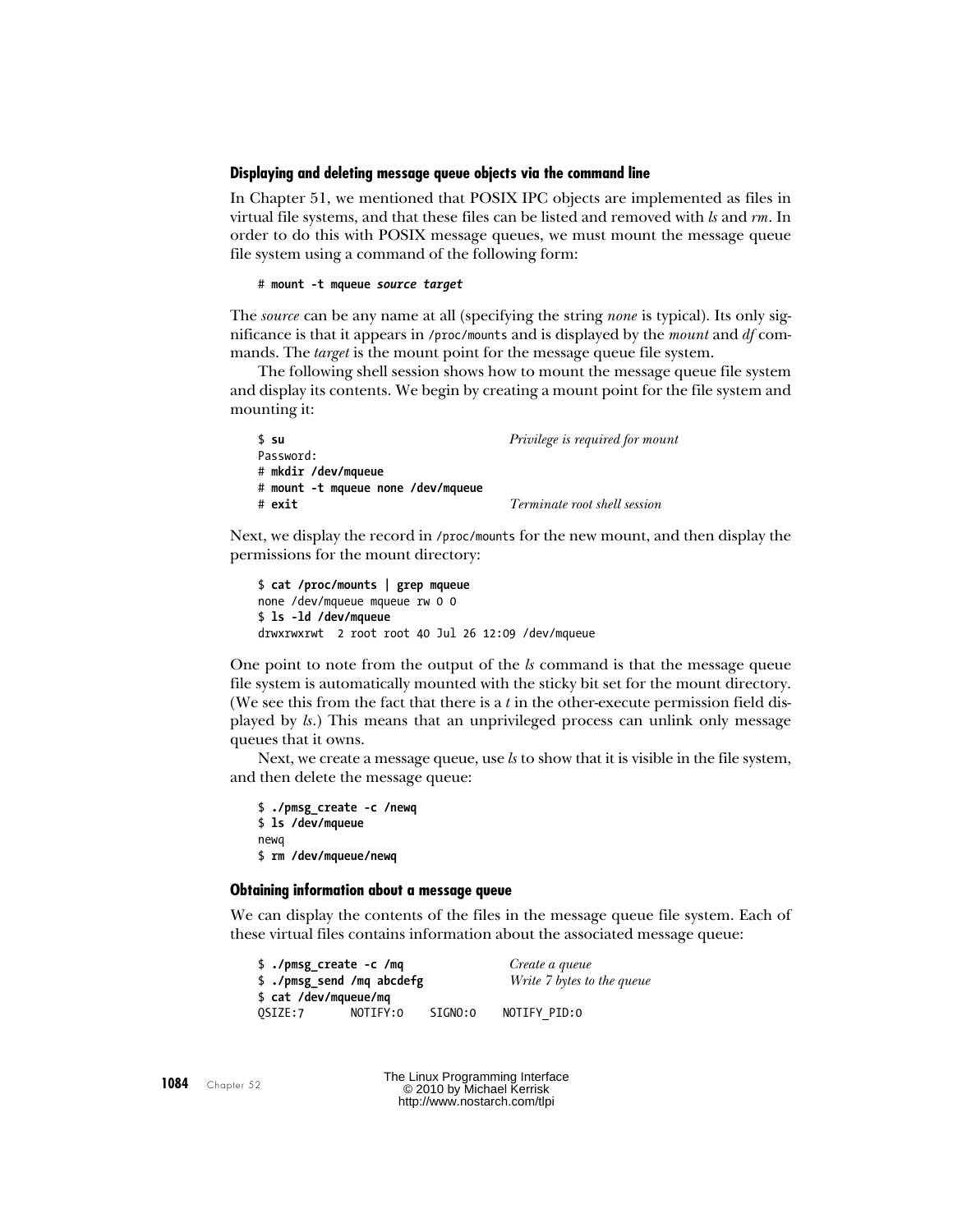<span id="page-22-0"></span>The QSIZE field is a count of the total number of bytes of data in the queue. The remaining fields relate to message notification. If NOTIFY\_PID is nonzero, then the process with the specified process ID has registered for message notification from this queue, and the remaining fields provide information about the kind of notification:

- NOTIFY is a value corresponding to one of the *sigev\_notify* constants: 0 for SIGEV\_SIGNAL, 1 for SIGEV\_NONE, or 2 for SIGEV\_THREAD.
- If the notification method is SIGEV\_SIGNAL, the SIGNO field indicates which signal is delivered for message notification.

The following shell session illustrates the information that appears in these fields:

```
$ ./mq_notify_sig /mq & Notify using SIGUSR1 (signal 10 on x86)
[1] 18158
$ cat /dev/mqueue/mq
QSIZE:7 NOTIFY:0 SIGNO:10 NOTIFYPID:18158
$ kill %1
[1] Terminated ./mq_notify_sig /mq
$ ./mq_notify_thread /mq & Notify using a thread
[2] 18160
$ cat /dev/mqueue/mq
QSIZE:7 NOTIFY:2 SIGNO:0 NOTIFYPID:18160
```
## **Using message queues with alternative I/O models**

In the Linux implementation, a message queue descriptor is really a file descriptor. We can monitor this file descriptor using  $I/O$  multiplexing system calls (select() and  $\text{pol}(I)$ ) or the *epoll* API. (See Chapter 63 for further details of these APIs.) This allows us to avoid the difficulty that we encounter with System V messages queues when trying to wait for input on both a message queue and a file descriptor (refer to Section 46.9). However, this feature is nonstandard; SUSv3 doesn't require that message queue descriptors are implemented as file descriptors.

## **52.8 Message Queue Limits**

SUSv3 defines two limits for POSIX message queues:

MQ\_PRIO\_MAX

We described this limit, which defines the maximum priority for a message, in [Section 52.5.1.](#page-10-0)

MQ\_OPEN\_MAX

An implementation can define this limit to indicate the maximum number of message queues that a process can hold open. SUSv3 requires this limit to be at least POSIX MQ OPEN MAX (8). Linux doesn't define this limit. Instead, because Linux implements message queue descriptors as file descriptors [\(Section 52.7](#page-20-0)), the applicable limits are those that apply to file descriptors. (In other words, on Linux, the per-process and system-wide limits on the number of file descriptors actually apply to the sum of file descriptors and message queue descriptors.) For further details on the applicable limits, see the discussion of the RLIMIT\_NOFILE resource limit in Section 36.3.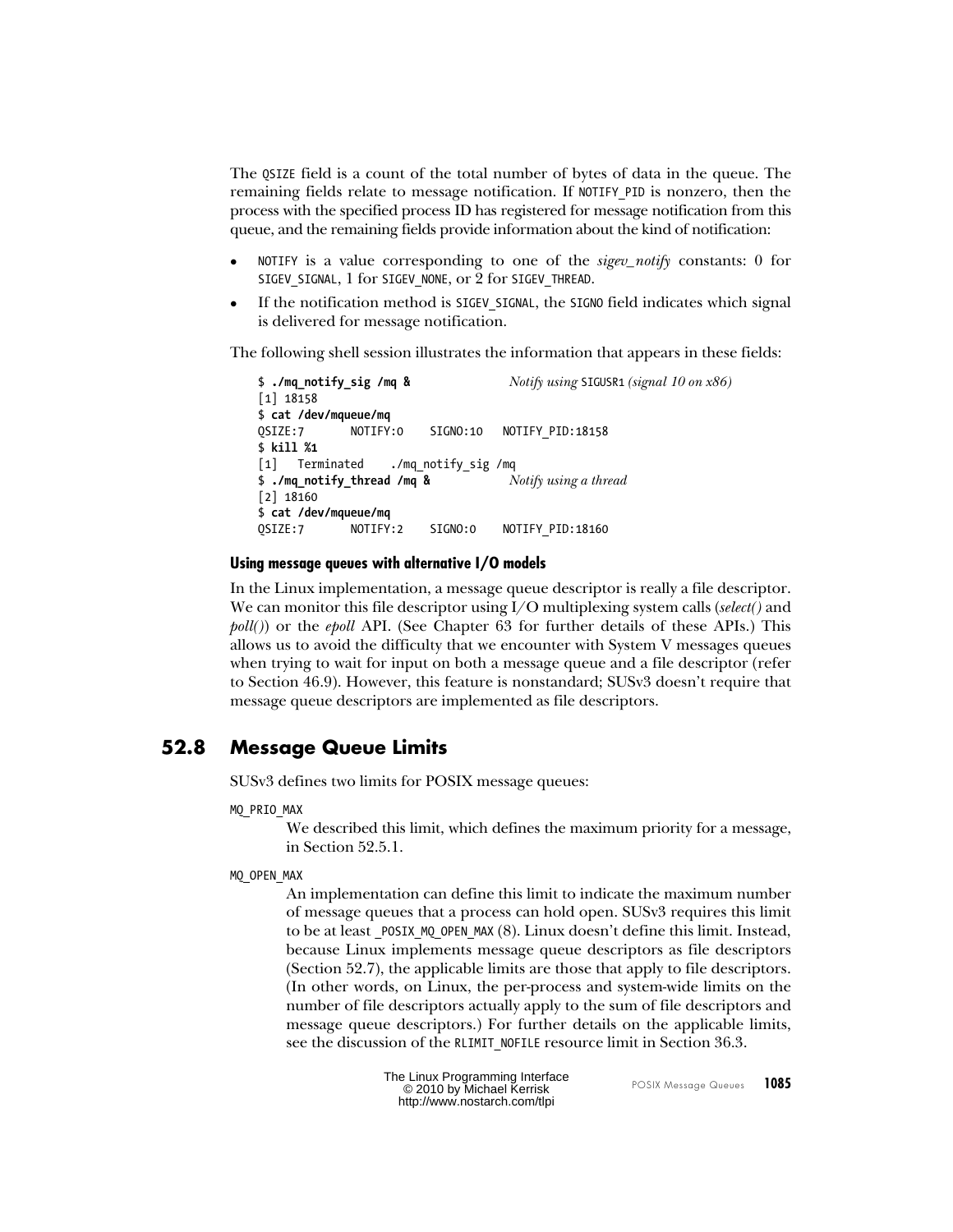As well as the above SUSv3-specified limits, Linux provides a number of /proc files for viewing and (with privilege) changing limits that control the use of POSIX message queues. The following three files reside in the directory /proc/sys/fs/mqueue:

msg\_max

This limit specifies a ceiling for the mq\_maxmsg attribute of new message queues (i.e., a ceiling for *attr.mq\_maxmsg* when creating a queue with  $mq\_open()$ . The default value for this limit is 10. The minimum value is 1 (10 in kernels before Linux 2.6.28). The maximum value is defined by the kernel constant HARD\_MSGMAX. The value for this constant is calculated as  $(131,072 / \text{sizeof}(void *))$ , which evaluates to 32,768 on Linux/x86-32. When a privileged process (CAP SYS RESOURCE) calls  $mq\_open($ , the msg max limit is ignored, but HARD MSGMAX still acts as a ceiling for attr.mq\_maxmsg.

msgsize\_max

This limit specifies a ceiling for the  $mq$  *magsize* attribute of new message queues created by unprivileged processes (i.e., a ceiling for *attr.mq\_msgsize* when creating a queue with  $mq\_open()$ . The default value for this limit is 8192. The minimum value is 128 (8192 in kernels before Linux 2.6.28). The maximum value is 1,048,576 (INT MAX in kernels before 2.6.28). This limit is ignored when a privileged process (CAP SYS RESOURCE) calls  $mq\_open(.)$ .

queues\_max

This is a system-wide limit on the number of message queues that may be created. Once this limit is reached, only a privileged process (CAP\_SYS\_RESOURCE) can create new queues. The default value for this limit is 256. It can be changed to any value in the range 0 to INT\_MAX.

Linux also provides the RLIMIT MSGQUEUE resource limit, which can be used to place a ceiling on the amount of space that can be consumed by all of the message queues belonging to the real user ID of the calling process. See Section 36.3 for details.

# **52.9 Comparison of POSIX and System V Message Queues**

Section 51.2 listed various advantages of the POSIX IPC interface over the System V IPC interface: the POSIX IPC interface is simpler and more consistent with the traditional UNIX file model, and POSIX IPC objects are reference counted, which simplifies the task of determining when to delete an object. These general advantages also apply to POSIX message queues.

POSIX message queues also have the following specific advantages over System V message queues:

- The message notification feature allows a (single) process to be asynchronously notified via a signal or the instantiation of a thread when a message arrives on a previously empty queue.
- On Linux (but not other UNIX implementations), POSIX message queues can be monitored using  $\textit{poll}()$ , select(), and epoll. System V message queues don't provide this feature.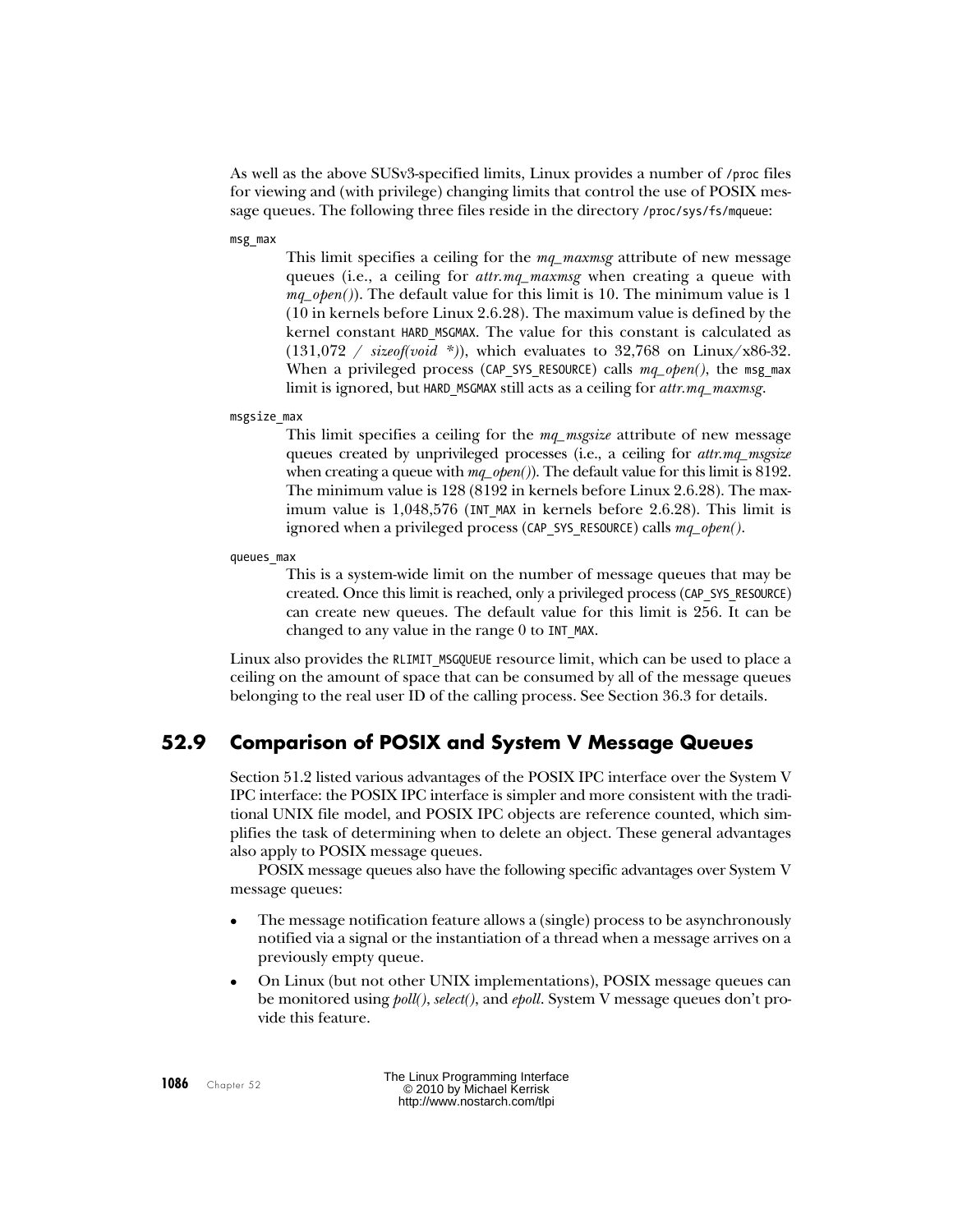However, POSIX message queues also have some disadvantages compared to System V message queues:

- POSIX message queues are less portable. This problem applies even across Linux systems, since message queue support is available only since kernel 2.6.6.
- The facility to select System V messages by type provides slightly greater flexibility than the strict priority ordering of POSIX messages.

There is a wide variation in the manner in which POSIX message queues are implemented on UNIX systems. Some systems provide implementations in user space, and on at least one such implementation (Solaris 10), the  $mq\_open()$ manual page explicitly notes that the implementation can't be considered secure. On Linux, one of the motives for selecting a kernel implementation of message queues was that it was deemed not possible to provide a secure userspace implementation.

## **52.10 Summary**

POSIX message queues allow processes to exchange data in the form of messages. Each message has an associated integer priority, and messages are queued (and thus received) in order of priority.

POSIX message queues have some advantages over System V message queues, notably that they are reference counted and that a process can be asynchronously notified of the arrival of a message on an empty queue. However, POSIX message queues are less portable than System V message queues.

## **Further information**

[Stevens, 1999] provides an alternative presentation of POSIX message queues and shows a user-space implementation using memory-mapped files. POSIX message queues are also described in some detail in [Gallmeister, 1995].

# **52.11 Exercises**

- **52-1.** Modify the program in [Listing 52-5](#page-13-0) (pmsg\_receive.c) to accept a timeout (a relative number of seconds) on the command line, and use mq  $timedreceive()$  instead of mq\_receive().
- **52-2.** Recode the sequence-number client-server application of Section 44.8 to use POSIX message queues.
- **52-3.** Rewrite the file-server application of Section 46.8 to use POSIX message queues instead of System V message queues.
- **52-4.** Write a simple chat program (similar to  $talk(1)$ , but without the *curses* interface) using POSIX messages queues.
- **52-5.** Modify the program in [Listing 52-6](#page-17-0) (mq notify sig.c) to demonstrate that message notification established by  $mq\_notify()$  occurs just once. This can be done by removing the  $mq\_notify()$  call inside the for loop.